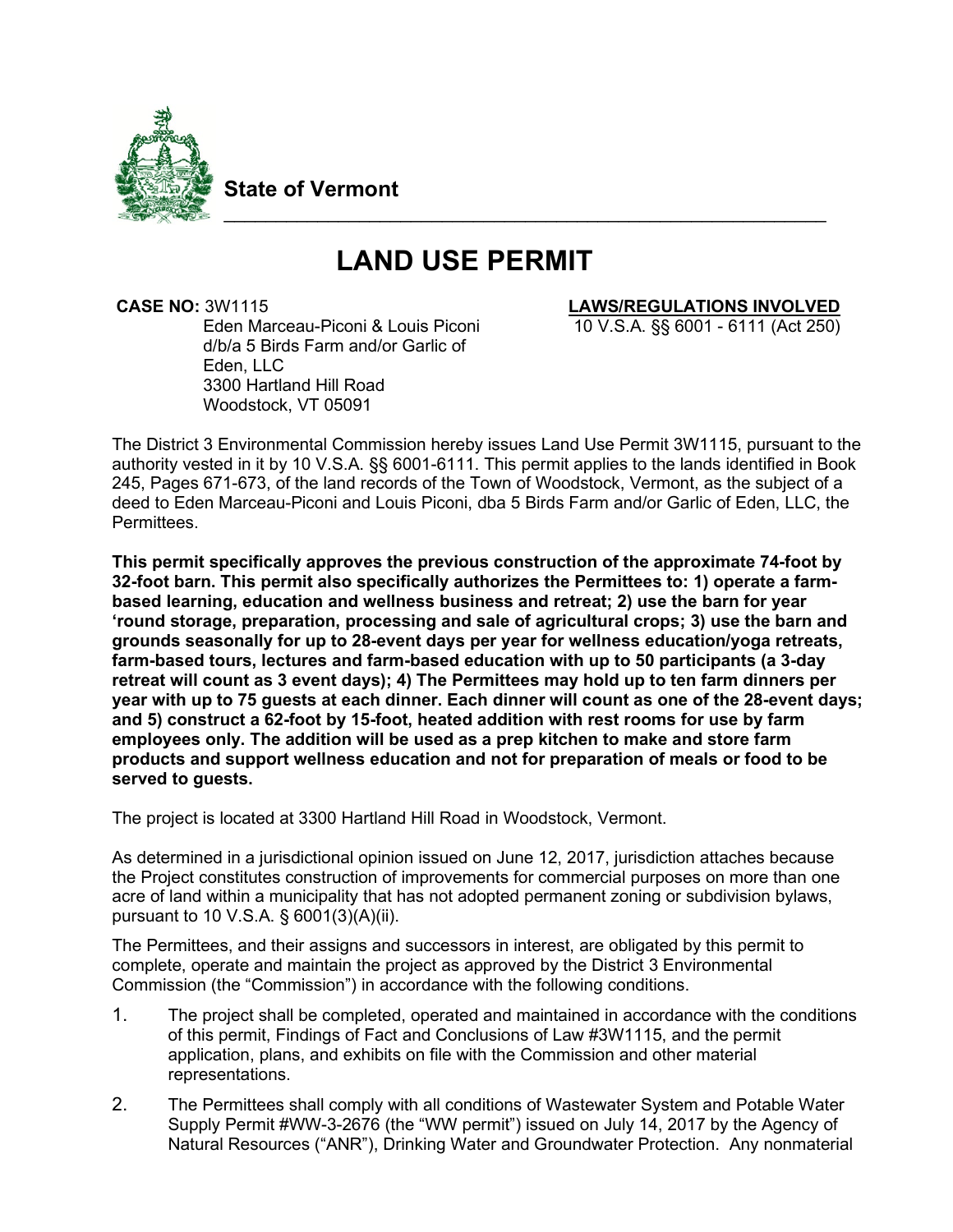Page 2 Land Use Permit #3W1115

> changes to the WW permit listed in the preceding condition may be automatically incorporated herein upon issuance by the Agency of Natural Resources.

- 3. Representatives of the State of Vermont shall have access to the property covered by this permit, at reasonable times, for the purpose of ascertaining compliance with Vermont environmental and health statutes and regulations and with this permit.
- 4. A copy of this permit and plans shall be on the site at all times throughout the construction process.
- 5. No change shall be made to the design, operation or use of this project without a permit amendment issued by the Commission or a jurisdictional opinion from the District Coordinator that a permit is not required.
- 6. No further subdivision, alteration, and/or development on the tract/tracts of land approved herein shall be permitted without a permit amendment issued by the Commission or a jurisdictional opinion from the District Coordinator that a permit is not required.
- 7. Pursuant to 10 V.S.A. § 8005(c), the Commission may at any time require that the permit holder file an affidavit certifying that the project is in compliance with the terms of this permit.
- 8. The conditions of this permit and the land uses permitted herein shall run with the land and are binding upon and enforceable against the Permittees and their successors and assigns.
- 9. Construction hours shall be limited to Monday through Friday, 7:00 a.m. to 5:00 p.m.
- 10. The farm-wellness events and activities shall not start before 8:00 a.m. and shall end by 10:00 p.m. including cleanup.
- 11. Any amplified music or sound shall not start before 10:00 a.m. with a maximum of three hours of amplified music or sound on any day.
- 12. The Permittees shall amend this permit prior to any interior or exterior renovations to the old farm house and/or prior to using the farm house as any part of the farm-wellness business, including guest stay-overs, or as a shop for selling farm products.
- 13. The property is an historic site. As such, any future work on the grounds or the historic building (the Dorphin Dennis House, so-called) shall be reviewed by the Division for Historic Preservation ("VDHP") and approved by the Commission. No VDHP review is required for proposed changes to the Piconi residence or the barn (see Exhibit 047), however, an amendment may be required.
- 14. The building approved herein is not approved for any manufacturing use or the on-site disposal of any process wastes. The Permittees shall apply and receive amended approval from the District Commission for any change in the use of the buildings which involves the storage or handling of any regulated substances or the generation of hazardous wastes.
- 15. At a minimum, for constructing the addition on to the barn, the Permittees shall comply with the Vermont Department of Environmental Conservation's *Low Risk Site Handbook for Erosion Prevention and Sediment Control* (2006). [https://dec.vermont.gov/sites/dec/files/wsm/stormwater/docs/StormwaterConstructionDisch](https://dec.vermont.gov/sites/dec/files/wsm/stormwater/docs/StormwaterConstructionDischargePermits/sw_low_risk_site_handbook.pdf) [argePermits/sw\\_low\\_risk\\_site\\_handbook.pdf\]](https://dec.vermont.gov/sites/dec/files/wsm/stormwater/docs/StormwaterConstructionDischargePermits/sw_low_risk_site_handbook.pdf).
- 16. The Permittees shall not cause, permit or allow the discharge of waste material into any surface waters. Compliance with the requirements of this condition does not absolve the Permittees from compliance with 10 V.S.A. (§§ 1250-1284) Chapter 47, Vermont's Water Pollution Control Law.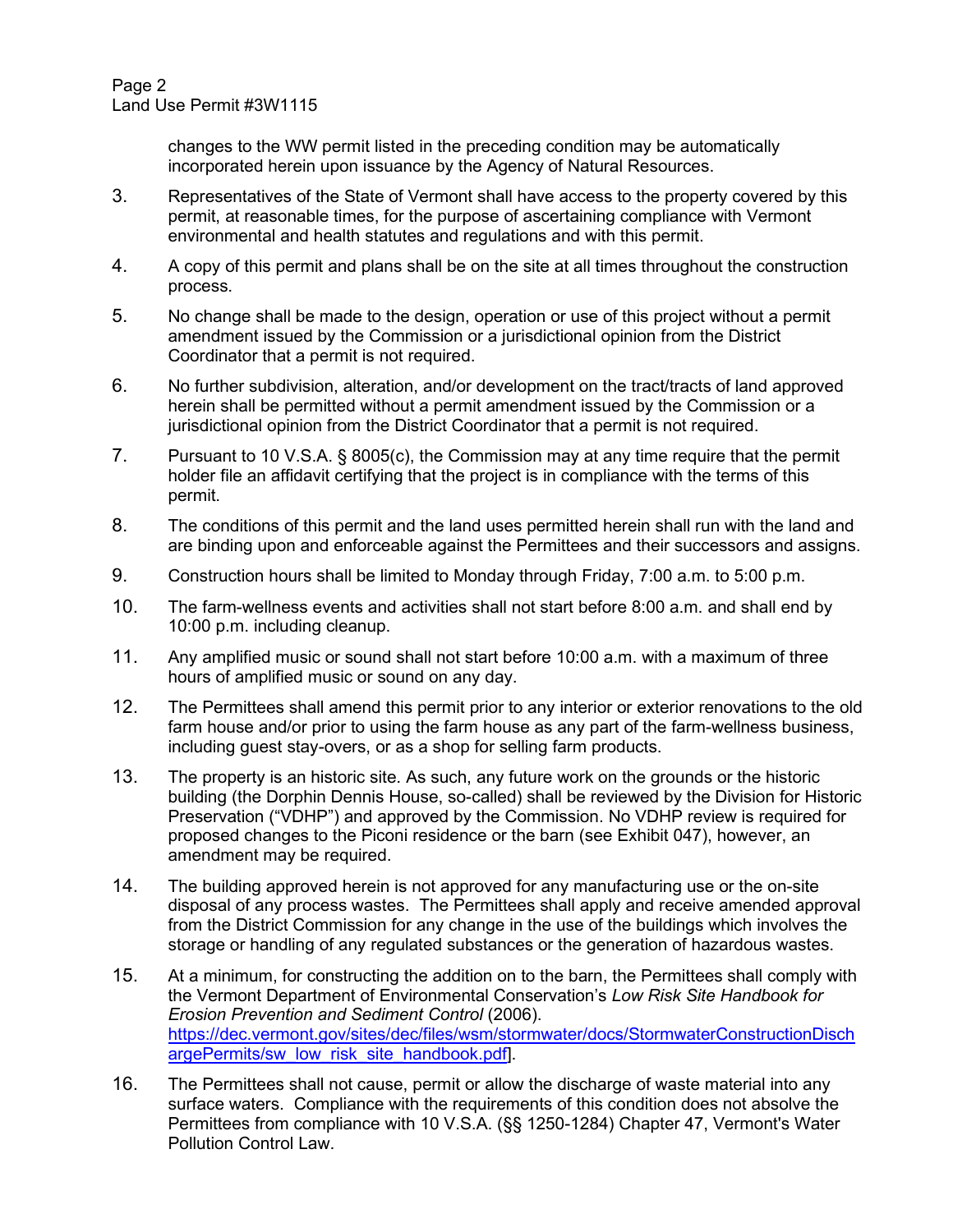Page 3 Land Use Permit #3W1115

- 17. The Permittees shall control the noise levels of activities related to the farm-wellness and retreats and farm dinners to not exceed 70 decibels Lmax at any property line and not exceed 55 decibels Lmax at areas of frequent outdoor human use.
- 18. All exterior lighting shall be installed or shielded in such a manner as to conceal light sources and reflector surfaces from view beyond the perimeter of the area to be illuminated.
- 19. The Permittees shall not erect exterior signage without prior written approval from the District Coordinator or the Commission, whichever is appropriate under the Act 250 Rules. Signage includes banners, flags, and other advertising displays, excepting temporary real estate marketing signs and temporary Grand Opening signs.
- 20. Pursuant to 30 V.S.A. § 53, the energy design and construction of the barn addition shall comply with Vermont's Commercial Building Energy Standards (CBES) in accordance with the NRB Criterion 9(F) Procedure effective at the time of construction. (More information on this update can be found at [\(http://publicservice.vermont.gov/energy\\_efficiency/cbes,](http://publicservice.vermont.gov/energy_efficiency/cbes) <http://nrb.vermont.gov/sites/nrb/files/documents/9fprocedure.pdf> and [http://nrb.vermont.gov/sites/nrb/files/documents/cbesstretch.pdf\)](http://nrb.vermont.gov/sites/nrb/files/documents/cbesstretch.pdf).
- 21. The installation and/or use of electric resistance space heat is specifically prohibited without prior written approval from the District Environmental Commission.
- 22. The Permittees, upon completion of the construction of the commercial building addition and prior to use or occupancy, shall submit to the District Commission a copy of the certification submitted to the Public Service Department as described under 30 V.S.A. § 53(d).
- 23. Pursuant to 10 V.S.A. § 6090(b)(1), this permit is hereby issued for an indefinite term, as long as there is compliance with the conditions herein. Notwithstanding any other provision herein, this permit shall expire three years from the date of issuance if the Permittees have not commenced construction and made substantial progress toward completion within the three-year period in accordance with 10 V.S.A. § 6091(b).
- 24. All construction of the barn addition shall be completed in accordance with the approved plans by **October 15, 2023**, unless an extension of this date is approved in writing by the Commission. Such requests to extend must be filed prior to the deadline and approval may be granted without a public hearing.
- 25. The Permittees shall file a Certificate of Actual Construction Costs, on forms available from the Natural Resources Board, pursuant to 10 V.S.A. § 6083a(g) within one month after construction has been substantially completed or two years from the date of this permit, whichever shall occur first. Application for extension of time for good cause shown may be made to the District Commission. If actual construction costs exceed the original estimate, a supplemental fee based on actual construction costs must be paid at the time of certification in accordance with the fee schedule in effect at the time of application. Upon request, the Permittees shall provide all documents or other information necessary to substantiate the certification. Pursuant to existing law, failure to file the certification or pay any supplemental fee due constitutes grounds for permit revocation. The certificate of actual construction costs and any supplemental fee (by check payable to the "State of Vermont") shall be mailed to: Natural Resources Board, 10 Baldwin Street, Montpelier, VT 05633-3201; Attention: Certification.

Failure to comply with any condition herein may be grounds for permit revocation pursuant to 10 V.S.A. sec. 6027(g).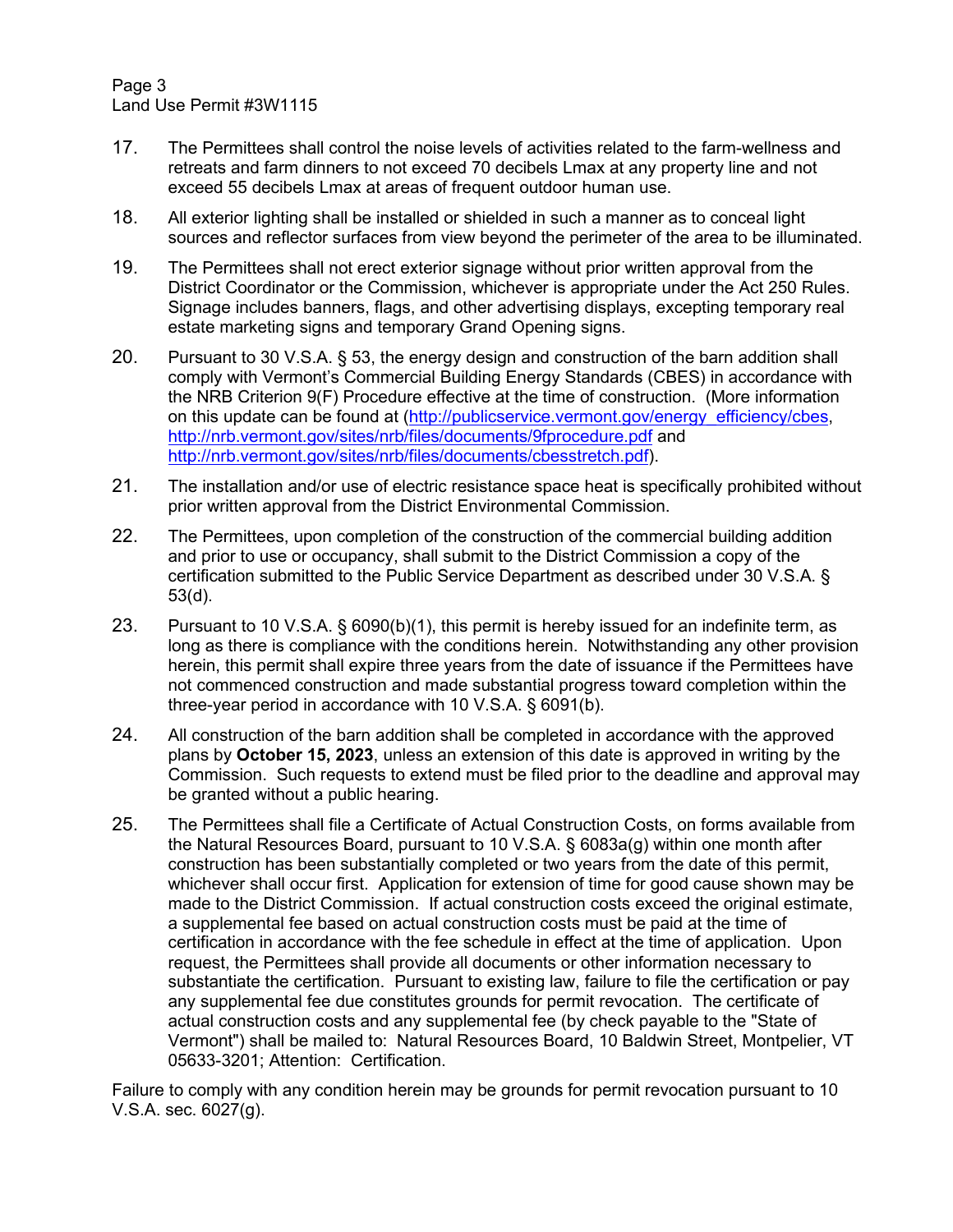Page 4 Land Use Permit #3W1115

Dated at Springfield, Vermont, this 8<sup>th</sup> day of December 2020.

in pay By

 Tim Taylor, Chair District 3 Environmental Commission

Members participating in this decision: Linda Gray and Clotilde Hryshko

Any party may file a motion to alter with the District Commission within 15 days from the date of this decision, pursuant to Act 250 Rule 31(A).

Any appeal of this decision must be filed with the Superior Court, Environmental Division within 30 days of the date the decision was issued, pursuant to 10 V.S.A. Chapter 220. The Notice of Appeal must comply with the Vermont Rules for Environmental Court Proceedings. The appellant must file with the Notice of Appeal the relevant entry fee required by 32 V.S.A. § 1431. The appellant must also serve a copy of the Notice of Appeal on the Natural Resources Board, 10 Baldwin Street, Montpelier, VT 05633-3201, and on other parties in accordance with Rule 5(b)(4)(B) of the Vermont Rules for Environmental Court Proceedings. Decisions on minor applications may be appealed only if a hearing was held by the district commission. Please note that there are certain limitations on the right to appeal, including appeals from Administrative Amendments and interlocutory appeals. See 10 V.S.A. § 8504(k), 3 V.S.A. § 815, and Vermont Rule of Appellate Procedure 5. For additional information on filing appeals, see the Court's website at:<http://www.vermontjudiciary.org/GTC/environmental/default.aspx> or call (802) 951-1740. The Court's mailing address is: Vermont Superior Court, Environmental Division, 32 Cherry Street, 2<sup>nd</sup> Floor, Suite 303, Burlington, VT 05401.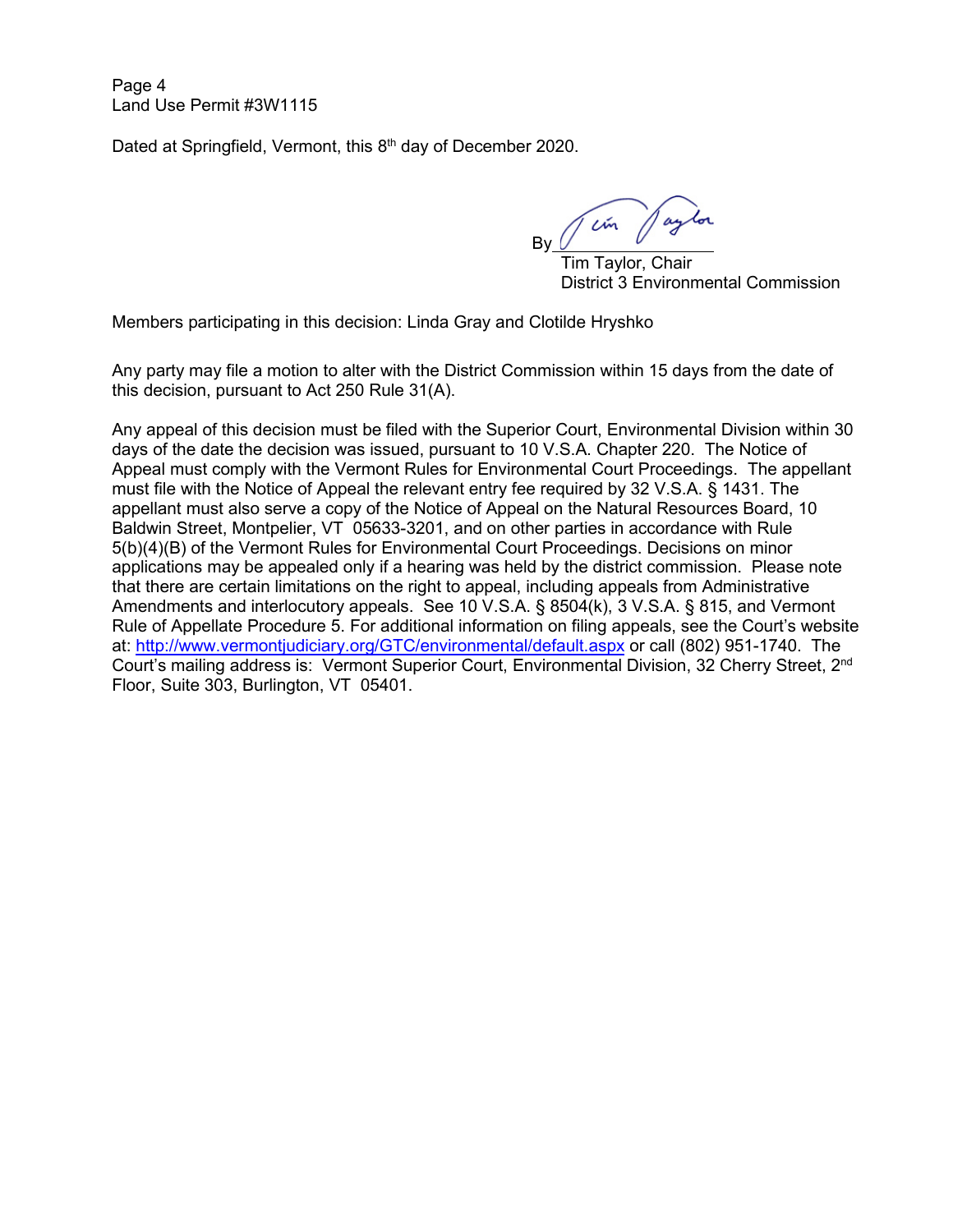## **E-Notification CERTIFICATE OF SERVICE #3W1115**

I hereby certify that I, the undersigned, sent a copy of the foregoing Land Use Permit and Findings of Fact and Conclusions of Law and Order on December 8, 2020 by U.S. Mail, postage prepaid, to the individuals without email addresses, and by electronic mail to the following with email addresses. All email replies should be sent to [NRB.Act250Springfield@vermont.gov.](mailto:NRB.Act250Springfield@vermont.gov.) **Note: Any recipient may change its preferred method of receiving notices and other documents by contacting the NRB District Office staff at the mailing address or email below. If you have elected to receive notices and other documents by email, it is your responsibility to notify the District Office of any email address changes.**

Eden Marceau-Piconi & Louis Piconi c/o A.J. LaRosa, Esq. 3300 Hartland Hill Road Woodstock, VT 05091 [ajlarosa@mskvt.com](mailto:ajlarosa@mskvt.com) [eden@5birdsfarm.com](mailto:eden@5birdsfarm.com) [louis@5birdsfarm.com](mailto:louis@5birdsfarm.com)

Woodstock Selectboard Mary Riley, Chair PO Box 488 Woodstock, VT 05091 [mriley@townofwoodstock.org](mailto:mriley@townofwoodstock.org) [jdavies@townofwoodstock.org](mailto:jdavies@townofwoodstock.org)

Woodstock Village Trustees Jeffrey Kahn, Chair [unicornvt@gmail.com](mailto:unicornvt@gmail.com)

Woodstock Planning Commission Sally Miller, Chair PO Box 488 Woodstock, VT 05091 [spmiller22@gmail.com](mailto:spmiller22@gmail.com)

Woodstock Town Planning & Zoning Administrator [nleitner@townofwoodstock.org](mailto:mbrands@townofwoodstock.org) [lynn@townofwoodstock.org](mailto:lynn@townofwoodstock.org)

Two Rivers-Ottauquechee Regional Commission c/o Lori Kay 128 King Farm Road Woodstock, VT 05091 [lkay@trorc.org](mailto:lkay@trorc.org)

Agency of Natural Resources Office of Planning & Policy 1 National Life Drive, Davis 2 Montpelier, VT 05620-3901 anr.act250@vermont.gov

District 3 Environmental Commission 100 Mineral Street, Suite 305 Springfield, VT 05156 [NRB.Act250Springfield@vermont.gov](mailto:NRB.Act250Springfield@vermont.gov)

Eric Lang Chris Lang c/o David Grayck, Esq. Jeff Goodrich, Pathways Consulting 107 Senix Ave. Center Moriches, NY 11934 [david@graycklaw.com](mailto:david@graycklaw.com) [jeff.goodrich@pathwaysconsult.com](mailto:jeff.goodrich@pathwaysconsult.com) [elang@sunrisejets.com](mailto:elang@sunrisejets.com) [chris@vermontproperty.com](mailto:chris@vermontproperty.com)

Jerome "Jay" Morgan PO Box 760 3371 Garvin Hill Road Woodstock, VT 05091

Lina Hristova 3695 Hartland Hill Road Woodstock, VT 05091

Brian and Susanne Inglis 3101 Hartland Hill Road Woodstock, VT 05091

## **FOR INFORMATION ONLY**

Woodstock Town Clerk F. Charles Degener, III 31 The Green Woodstock, VT 05091 [clerk@townofwoodstock.org](mailto:clerk@townofwoodstock.org)

Agency of Agriculture, Food & Markets Ari Rockland-Miller 116 State St., Drawer 20 Montpelier, VT 05620-2901 [AGR.Act250@v](mailto:AGR.Act250@)ermont.gov [Ari.rockland-miller@vermont.gov](mailto:Ari.rockland-miller@vermont.gov)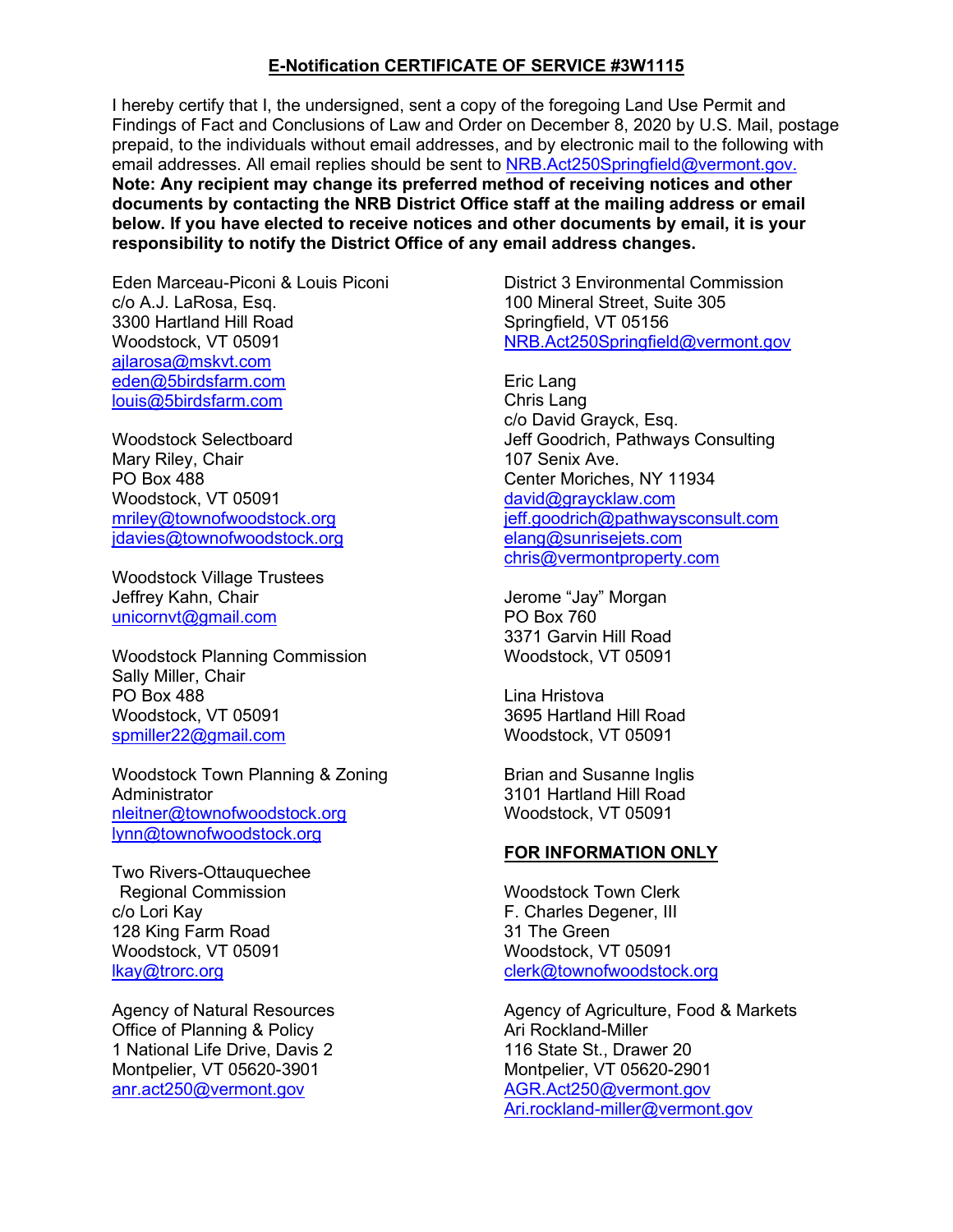Division for Historic Preservation National Life Building, 6<sup>th</sup> Floor Drawer 20, Montpelier, VT 05620-0501 [Accd.projectreview@vermont.gov](mailto:Accd.projectreview@vermont.gov)

Aaron Brondyke, NRB [Aaron.brondyke@vermont.gov](mailto:Aaron.brondyke@vermont.gov)

Ekiah Pickett PO Box 148 South Woodstock, VT 05091

Walter Beinecke (added by request 8/28/20) [gmbeinecke@gmail.com](mailto:gmbeinecke@gmail.com)

By:

 Gina St Sauveur Natural Resources Board Technician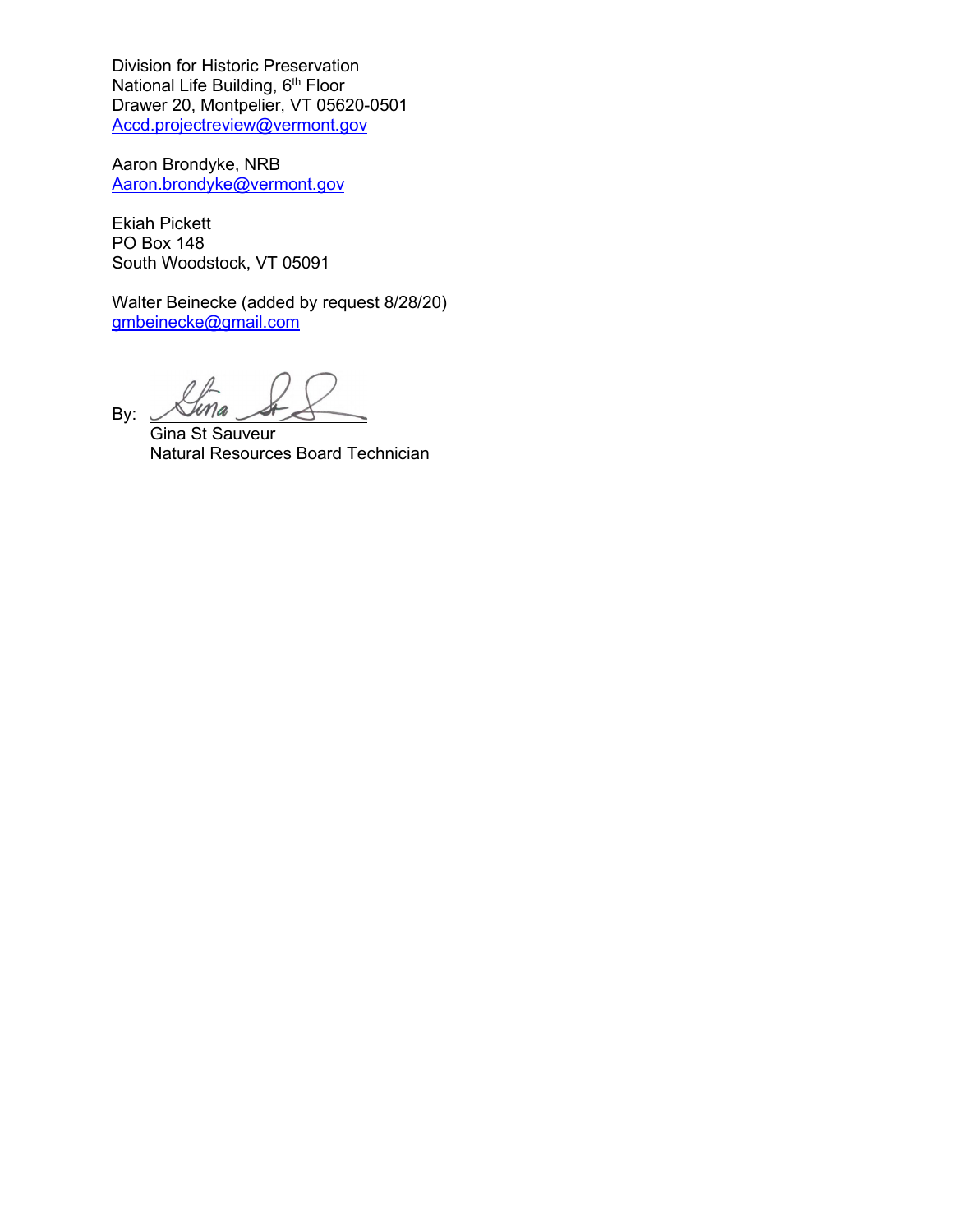#### **State of Vermont NATURAL RESOURCES BOARD DISTRICT 3 ENVIRONMENTAL COMMISSION 100 Mineral Street, Suite 305 Springfield, VT 05156-3168**

#### **RE:** Eden Marceau-Piconi & Louis Piconi 3300 Hartland Hill Road Woodstock, VT 05091 **Conclusions of Law, and Order**

Application #3W1115 **Findings of Fact** 10 V.S.A. §§ 6001-6111 (Act 250)

# **I. INTRODUCTION**

On November 25, 2019, Eden Marceau-Piconi and Louis Piconi aka 5 Birds Farm/Garlic of Eden, LLC, filed an application for an Act 250 permit seeking approval for the previous construction and commercial use of the 72-foot by 32-foot barn and proposed continuation of the use of the barn for seasonal educational, recreational and social events. The application also includes proposing the construction of an addition onto the barn for storage and processing of products grown on the farm and employee restrooms. The project is located at 3300 Hartland Hill Road, Woodstock, Vermont. The tract of land consists of 14.1 acres. The Applicant's legal interest is ownership in fee simple described in a deed recorded on June 10, 2014, in the land records of Woodstock, Vermont.

The Commission held a public hearing on this application on December 16, 2019. The Commission also conducted a site visit on December 16, 2019 and placed its observations on the record. At the end of the hearing, the Commission recessed the proceeding pending the submittal of additional information. A second Recess Order was issued on August 10, 2020 requesting additional information for clarification. The Commission adjourned the hearing on December 7, 2020 after receipt of the additional information, an opportunity for parties to respond to that information, and the completion of Commission deliberations.

As set forth below, the Commission finds that the Project complies with 10 V.S.A § 6086(a) (Act 250).

## **II. JURISDICTION**

As determined in a jurisdictional opinion issued on June 12, 2017, jurisdiction attaches because the Project constitutes construction of improvements for commercial purposes on more than one acre of land within a municipality that has not adopted both permanent zoning and subdivision bylaws, pursuant to 10 V.S.A. § 6001(3)(A)(ii).

## **III. OFFICIAL NOTICE**

Under 3 V.S.A. § 810(4) of the Administrative Procedure Act ("APA"), notice may be taken of judicially cognizable facts in contested cases. See 10 V.S.A § 6007(c) and 3 V.S.A. § 801(b)(2). Under § 810(1) of the APA, "[t]he rules of evidence as applied in civil cases .... shall be followed" in contested cases. Under the Vermont Rules of Evidence, "(a) judicially noticed fact must be one not subject to reasonable dispute in that it is ... (2) capable of accurate and ready determination by resort to sources whose accuracy cannot reasonably be questioned." V.R.E. 201(b); See *In re: Handy*, 144 Vt.601, 613 (1984).

The Commission may take official notice of a judicially cognizable fact whether requested or not, and may do so at any stage of the proceeding. See V.R.E. 201(c) and (f). Under 3 V.S.A. § 809(g), the Commission may make findings of fact based on matters officially noticed. A party is entitled, upon timely request, to an opportunity to be heard as to the propriety of taking official notice and the tenor of the matter noticed. See V.R.E. 201(e). The Commission takes official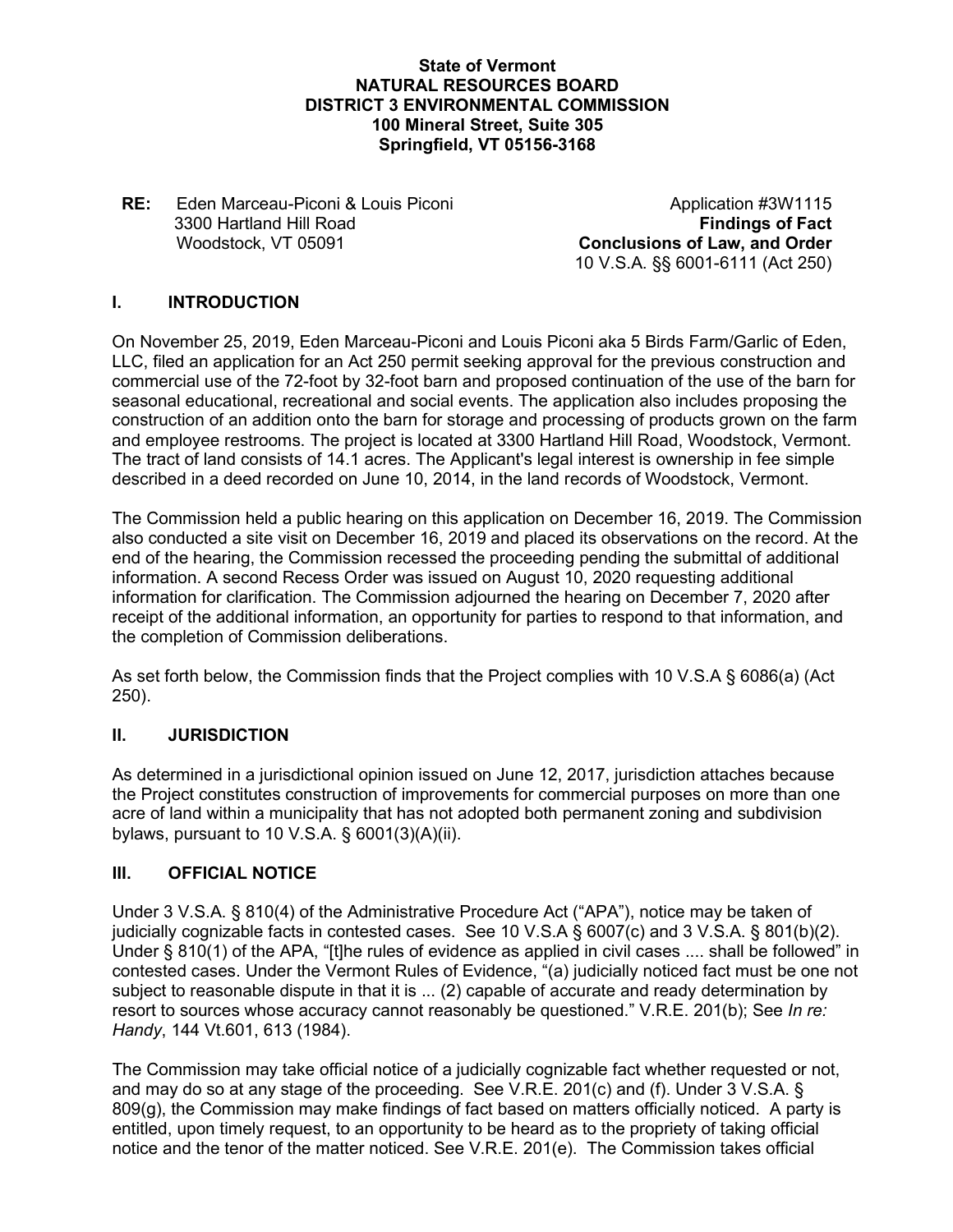notice of the Woodstock Town Plan, and Subdivision Permit #EC-3-1773, issued on April 1, 1993 by the ANR, Department of Environmental Conservation and the Agency of Agriculture, Food & Market's ("AAFM") Required Agricultural Practices ("RAP").

Accordingly, official notice is hereby taken of the Woodstock Town Plan, Subdivision Permit #EC-3- 1773 and the RAPs subject to the filing of an objection on or before thirty days from the date of this decision pursuant to Act 250 Rule 6.

# **IV. PARTY STATUS AND FRIENDS OF THE COMMISSION**

## A. Parties by Right

Parties by right to this application pursuant to 10 V.S.A § 6085(c)(1)(A)-(D) are:

The Applicants, by Eden Marceau-Piconi and Louis Piconi;

The municipality of Woodstock, not represented;

The Woodstock Planning Commission, by Lynn Beach and Sally Miller;

The State of Vermont Agency of Natural Resources (ANR), Office of Planning and Legal Affairs;

The State of Vermont, Agency of Agriculture, Food & Markets, by Ari Rockland-Miller;

The State of Vermont, Division for Historic Preservation, through comments dated December 20, 2019 (Exhibit 047); and

The Two Rivers-Ottauquechee Regional Commission, not represented.

B. Interested Parties

Any person who has a particularized interest protected by Act 250 that may be affected by an act or decision of the Commission is also entitled to party status. 10 V.S.A  $\S$  6085(c)(1)(E).

#### i. Preliminary Party Status Determinations

Pursuant to Act 250 Rule 14(E), the District Commission made preliminary determinations concerning party status at the commencement of the hearing on this application. The following persons requested party status pursuant to 10 V.S.A  $\S$  6085(c)(1)(E) and were either admitted as parties or denied party status, as indicated below:

- 1. Adjoining landowner Eric Lang, represented by David Grayck, Esq., through an Entry of Appearance, dated December 13, 2019 (Exhibit 020), requested party status under Criteria 1 Air and Water; 1B Waste Disposal; 2 Sufficient Water Supply; 3 Impact on Existing Water Supplies; 4 Erosion; 5 Traffic; 7 Municipal Services; 8 Scenic and Natural Beauty of the area, Aesthetics, and Historic Sites, 9B Primary Agricultural Soils; 9C Productive Forest Soils; 9H Scattered Development; 9K Public Investments; 9L Settlement Patterns; and 10 Compliance with Local and Regional Plans. Eric Lang's property is in Vermont's Current Use Program (land is managed according to an approved forest management plan) and 40.8 acres of his land is subject to a "Scenic Easement Area (SEA)." The Commission granted preliminary party status under Criteria 1, 1B, 2, 3, 4, 5, 7, 8, 9B, 9C, 9H, 9K, 9L, and 10. There were no objections.
- 2. Christopher Lang, a neighbor on Hartland Hill Road, represented by David Grayck, Esq. for the hearing, requested party status under Criteria 1 Air and Water; 1B Waste Disposal; 2 Sufficient Water Supply; 3 Impact on Existing Water Supplies; 4 Erosion; 5 Traffic; 7 Municipal Services; 8 Scenic and Natural Beauty of the area, Aesthetics, and Historic Sites,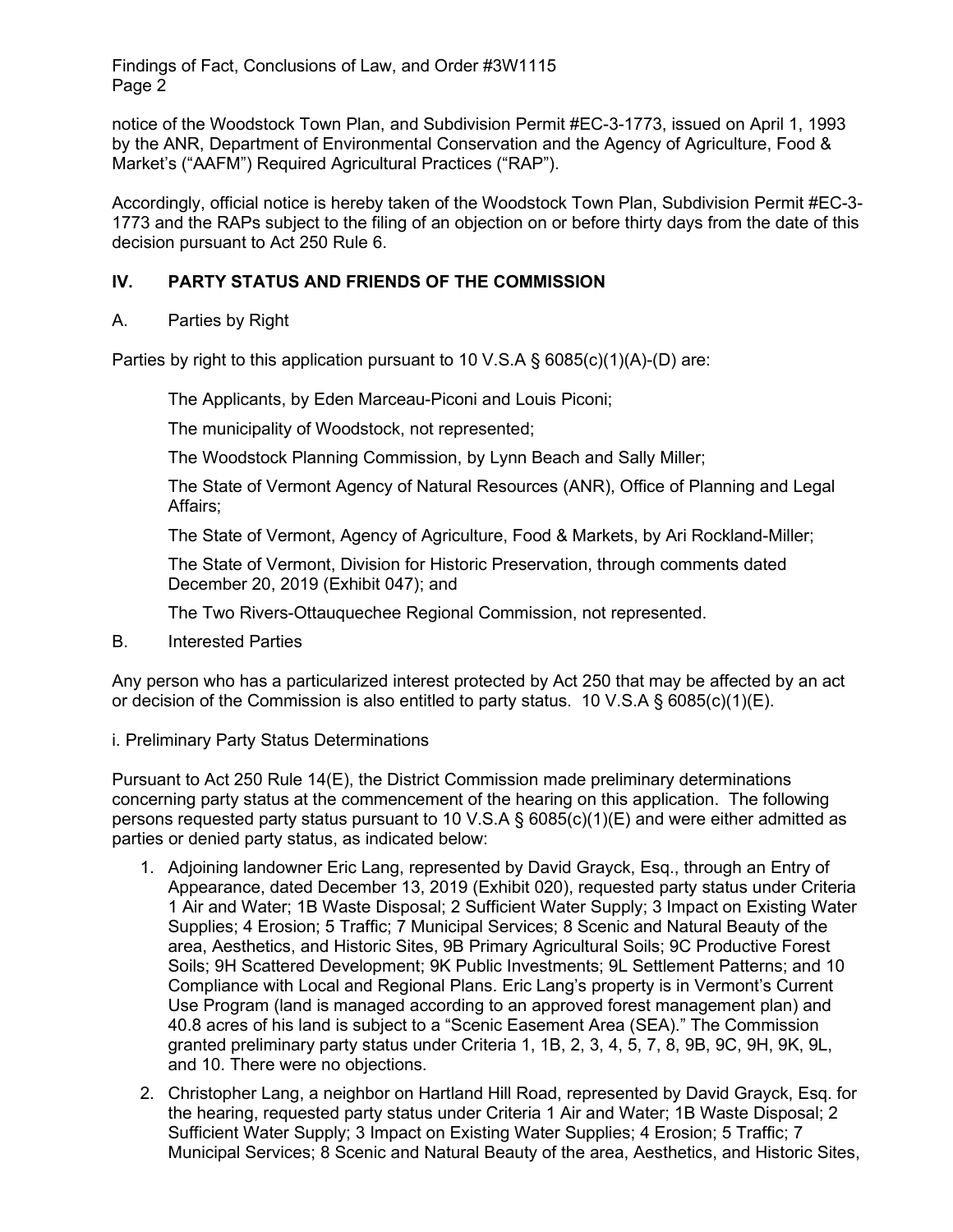> 9B Primary Agricultural Soils; 9C Productive Forest Soils; 9H Scattered Development; 9K Public Investments; 9L Settlement Patterns; and 10 Compliance with Local and Regional Plans. The Commission granted preliminary party status under Criteria 1, 1B, 2, 3, 4, 5, 7, 8, 9B, 9C, 9H, 9K, 9L, and 10. There were no objections.

- 3. Jerome Morgan, an adjoining landowner residing downhill of the project site at 3371 Garvin Hill Road, Woodstock, represented by David Grayck, Esq. for the hearing, requested party status under Criteria 1 Air and Water; 1B Waste Disposal; 2 Sufficient Water Supply; 3 Impact on Existing Water Supplies; 4 Erosion; 5 Traffic; 7 Municipal Services; 8 Scenic and Natural Beauty of the area, Aesthetics, and Historic Sites, 9B Primary Agricultural Soils; 9C Productive Forest Soils; 9H Scattered Development; 9K Public Investments; 9L Settlement Patterns; and 10 Compliance with Local and Regional Plans. The Commission granted preliminary party status under Criteria 1, 1B, 2, 3, 4, 5, 7, 8, 9B, 9C, 9H, 9K, 9L, and 10. There were no objections.
- 4. Lina Hristova, a neighbor residing at 3695 Hartland Hill Road, has the same concerns as those expressed by the neighbors noted above. She was not sure of what she wanted to request party status under. The Commission granted preliminary party status under Criteria 1, 1B, 2, 3, 4, 5, 7, 8, 9B, 9C, 9H, 9K, 9L, and 10. There were no objections.
- ii. Final Party Status Determinations

Prior to the close of hearings, the District Commission re-examined the preliminary party status determinations in accordance with 10 V.S.A § 6086(c)(6) and Act 250 Rule 14(E) and revised the status of the following parties:

Eric Lang: Final Party Status granted on Criteria 1, 1B, 2, 3, 4, 5, 7, 8, 9B, 9C, 9K, and 10 Town Plan; Denied Final Party Status on: Criteria 9(H) Scattered Development and 9(L) Settlement Patterns because no evidence was submitted or testimony given related to these criteria.

Christopher Lang: Final Party Status granted on Criteria 1, 1B, 2, 3, 4, 5, 7, 8, 9B, 9C, 9K, and 10 Town Plan; Denied Final Party Status on: Criteria 9(H) Scattered Development and 9(L) Settlement Patterns because no evidence was submitted or testimony given related to these criteria.

Jerome Morgan: Final Party Status granted on Criteria 1, 1B, 2, 3, 4, 5, 7, 8, 9B, 9C, 9K, and 10 Town Plan; Denied Final Party Status on: Criteria 9(H) Scattered Development and 9(L) Settlement Patterns because no evidence was submitted or testimony given related to these criteria.

Lina Hristova: Final Party Status granted on Criteria 1, 1B, 2, 3, 4, 5, 7, 8, 9B, 9C, 9K, and 10 Town Plan; Denied Final Party Status on: Criteria 9(H) Scattered Development and 9(L) Settlement Patterns because no evidence was submitted or testimony given related to these criteria.

C. Friends of the Commission

The District Commission allowed the following nonparties to participate as Friends of the Commission pursuant to 10 V.S.A § 6085(c)(5). Unless otherwise noted below, each was granted the rights of full participation allowed under 10 V.S.A  $\S$  6085(c)(5):

1. Adjoining landowners Brian and Susanne Inglis reside at 3101 Hartland Hill Road, Woodstock, and are in support of the project. The Commission granted "Friend of the Commission" status to Brian and Susanne Inglis.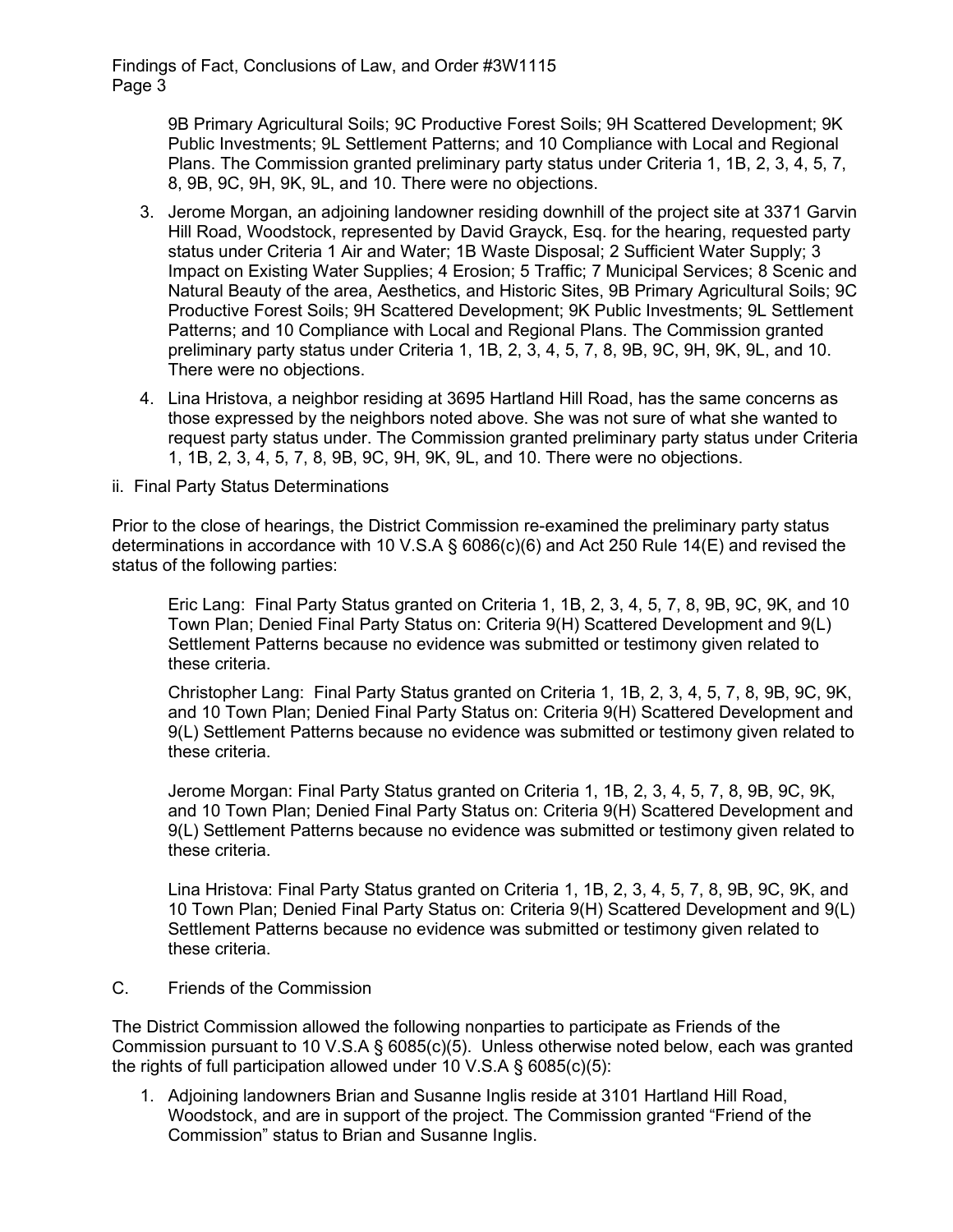# **V. FINDINGS OF FACT AND CONCLUSIONS OF LAW**

The Applicants have met the burden of proving compliance with the following criteria through submittal of the application:

| 1(A) - Headwaters                            | 9(A) - Impact of Growth              |
|----------------------------------------------|--------------------------------------|
| 1(C) - Water Conservation                    | 9(D) - Earth Resources               |
| $1(D)$ - Floodways                           | 9(E) - Extraction of Earth Resources |
| $1(E)$ - Streams                             | 9(F) - Energy Conservation           |
| $1(F)$ - Shorelines                          | 9(G) - Private Utility Services      |
| $1(G)$ - Wetlands                            | 9(H) - Scattered Development         |
| 6 - Educational Services                     | 9(L) - Settlement Patterns           |
| 8(A) - Wildlife Habitat & Endangered Species |                                      |

Therefore, the application shall serve as the Findings of Fact on these criteria.

The findings of fact are based on the application, Exhibits 001 - 061b, and other evidence in the record. Findings made in this decision are not limited to the specific criterion in which they appear, and may apply to other sections of the decision.

Under Act 250, projects are reviewed for compliance with the ten criteria of Act 250, 10 V.S.A § 6086(a)(1)-(10). Before granting a permit, the District Commission must find that the Project complies with these criteria and, therefore, is not detrimental to the public health, safety or general welfare. The burden of proof under Criteria 1 through 4 and 9 and 10 is on the applicant, and on the opponent under Criteria 5 through 8, and 9A if the municipality does not have a duly adopted capital improvement program.

General Findings:

- 1. The Piconis ("Applicants," "5 Birds Farm" or "Garlic of Eden, LLC") acquired the property located at 3300 Hartland Hill Road in Woodstock in 2014 and started farming in 2015 (i.e. planting garlic and lavender). The property consists of 14.1+/- acres with existing two single-family houses. Exhibits 001, 039, 044 and Testimony.
- 2. In 2018, the Piconi's moved an old barn from off site (Enfield, NH) and reconstructed it on their site. The Applicants hosted 14 weddings in the barn in 2018 and 2019 with up to 150 guests. Since initially submitting this application, the Applicants have revised their plans and will not be hosting large weddings or other celebratory events. Exhibits 012, 049 and Testimony.
- 3. The Natural Resources Board ("NRB") served a Notice of Alleged Violation ("NOAV") on the Applicants on September 10, 2019 asserting violation of 10 V.S.A. §6081(a) by commencing development without a Land Use Permit and 10 V.S.A. Chapter 64 by commencing development without a Wastewater Permit. Exhibit 022.
- 4. The Applicants plan to operate a farm-based learning, education and wellness business and retreat. They intend to grow crops designed to foster holistic wellness. Crops to be produced include lavender, garlic, hemp, apples, garden herbs, and maple syrup. They will produce lavender scrubs, balms, garlic pesto, and tinctures from crops grown at the farm. Exhibits 049 and 060.
- 5. The barn will be used for year 'round storage, preparation, processing and sale of agricultural crops, including: 1) growing, selling and curing garlic through traditional barn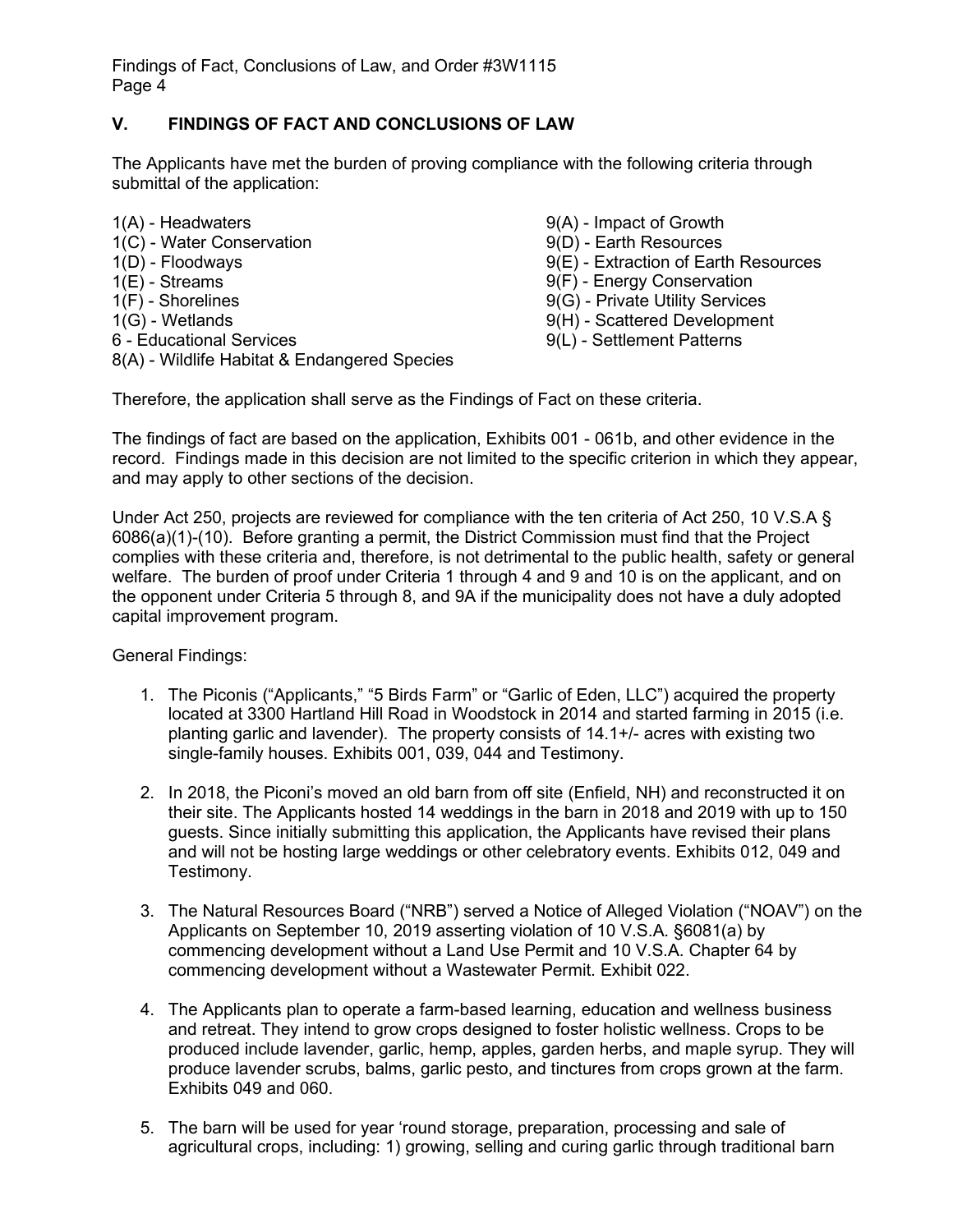> hanging methods; 2) growing and selling fresh cut, drying (barn hanging method), and steam distilling lavender for essential oils; 3) preparing flower essences through sunlight distillation and artisan well water with garlic, hemp and lavender flowers; 4) growing, drying (barn hanging method), and processing hemp in traditional small batch, low heat electric oven baking and slow warming in crock pots to infuse a carrier oil. All products are handmade and made on the farm, from plant/seed, to final product. Exhibits 001 and 061.

- 6. The Applicants propose to offer up to 25 wellness education/yoga retreats annually at the farm with between one and 50 participants. They will offer farm-based tours, lectures, and farm-based education (e.g. how to grow and cultivate healing herbs and plants) designed to educate guests on natural ways to maintain health and wellness. Exhibits 001, 049 and 061.
- 7. The Applicants propose to host "farm dinners" for ten of the 28 event days between July and October. A "farm dinner" may be a community harvest dinner, a private wellness function, or fundraising dinner. Each dinner will feature products grown and produced on the farm and any food to be served will be catered and prepared off site. These "farm dinners" will have up to 75 attendees. Exhibits 049 and 061.
- 8. The application also includes constructing a 62-foot by 15-foot addition on to the east side of the barn. The heated addition will be used as a preparation kitchen to make farm products, store farm products, and support wellness education. Rest rooms in the addition will be for farm employees. Exhibits 001, 006 and 049.
- 9. Participants in the on-farm events would not be allowed to use the rest rooms in the proposed addition. Portable toilets and portable handwashing stations will be set up on site for each event and will be removed between events. Exhibits 001 and 049.
- 10. Until the COVID-19 Pandemic, Ms. Marceau-Piconi rented a space in Woodstock for a therapy business that provided bio-magnetic therapy, meditation, reiki, and other holistic modalities to clients. She intends to provide this bio-therapy to clients in a room in her residence and or in the barn during the warmer seasons. Exhibits 054 and 059.

## **Criterion 1 - Air Pollution:**

#### Findings of Fact

- 11. The addition to the barn will incorporate radiant heating systems. Exhibit 001.
- 12. Retreats and farm dinners may involve amplified soothing music or speakers but will not exceed 70 decibels (Leq) at property lines. Exhibits 049 and 061.
- 13. The proposed events and activities will occur between March and October and typically will involve from one to three-day retreats. The hours of events will be between 8:00 a.m. and 10 p.m. Exhibit 049.

#### Conclusions of Law

The Applicants will not be hosting large wedding events with bands playing into the night as they did in 2018 and 2019. Noises associated with the proposed retreats, farm dinners and typical farming noises do not rise to the level of causing adverse health effects. Prior to allowing any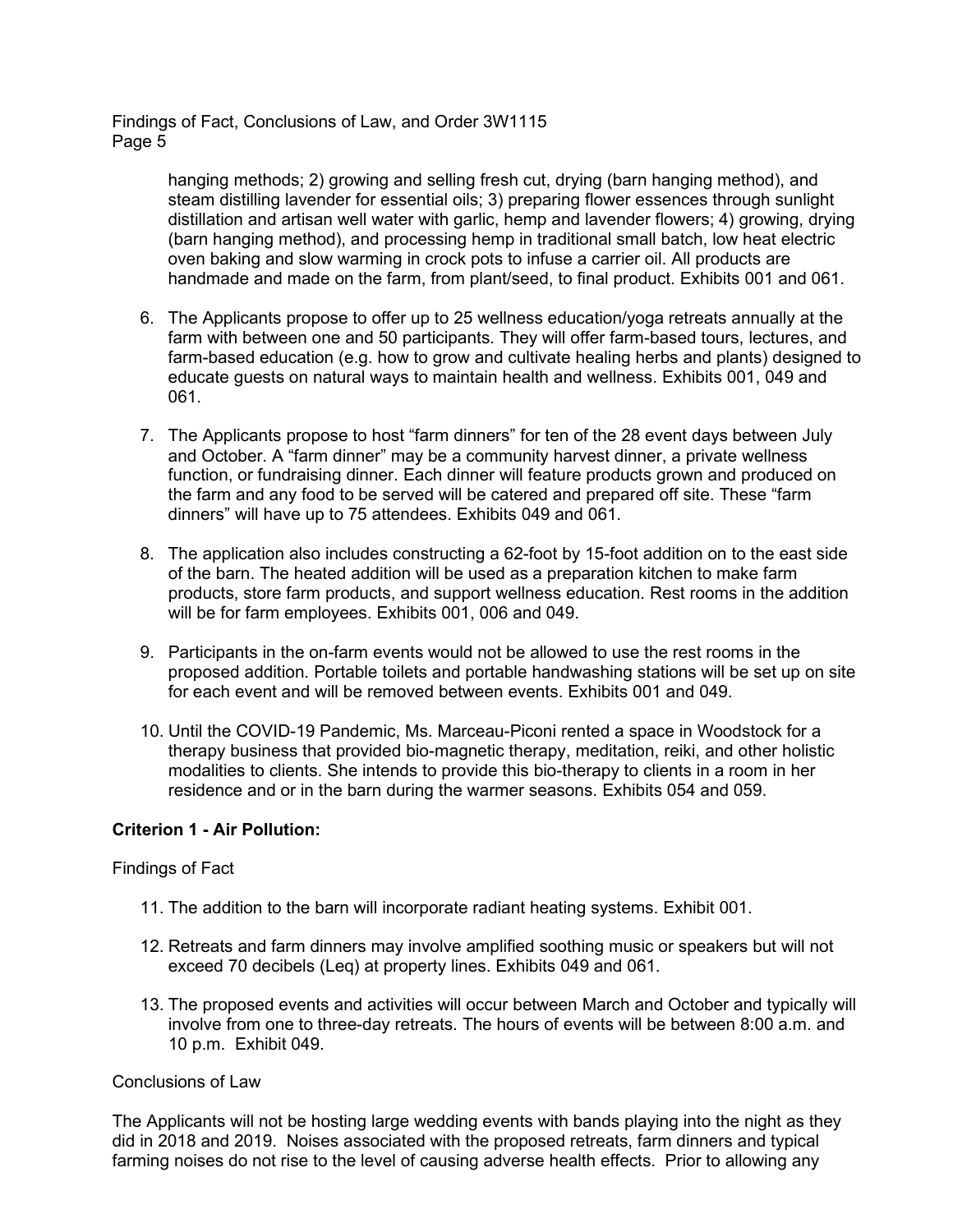renovations to the farmhouse, the Applicants will amend the permit. There is insufficient information related to the construction and use of the farmhouse and the impacts on the ten criteria. With a permit condition requiring amending the permit prior to converting and or using the farmhouse for the 5 Birds business, the Commission concludes that this Project will not result in undue air pollution.

The Commission concludes that this Project complies with Criterion 1(air).

## **Criterion 1(B) - Waste Disposal:**

Findings of Fact

- 14. The ANR Department of Environmental Conservation issued Wastewater System and Potable Water Supply Permit #WW-3-2676 (the "WW permit") on July 14, 2017. The WW permit revises existing permit #EC-3-1773 (the "Subdivision Permit"), approving the construction of a barn with water and sewer services for three employees and relocating the water supply and building locations. The revised WW permit has an approved water and wastewater supply for a 4-bedroom single family residence (600 gpd design flow) and water and sewer services for a 3-employee barn. The previously approved wastewater disposal system will remain as is, but the water supply and building locations have been relocated. Exhibits 019 and 061a.
- 15. The Applicants will comply with the ANR, Environmental Protection Rules, Chapter 1, Wastewater System and Potable Water Supply Rules (April 2019), §1-304 as it relates to Permit Exemptions. Exhibits 001, 027 (pages 22-30), 049, 061 and Testimony.
- 16. Environmental Protection Rules §1-304 Permit Exemptions state, in part:

The following actions are exempt from the permitting requirements of this Subchapter, provided no other action is taken or caused to be taken that under these Rules requires the issuance of a permit or permit amendment:

(27) The construction and use of a building or structure that will be used for events, provided:

(A) the building or structure is not connected to a water service line, water service pipe, or sanitary sewer service;

(B) there are no more than 28 days of events per year;

(C) there is no food preparation or dishwashing on site for the events unless the food preparation or dish washing is:

(i) fully completed within a mobile unit licensed by the Vermont Department of Health as a Temporary Food Stand or motorized or pushcart type mobile unit; and (ii) does not require on site water or waste disposal.

(D) the events do not require water, including for food preparation, dish washing, or cleanup, other than:

(i) for hand washing that is accommodated by alternative hand washing supplies; and

- (ii) the disposal of wastewater that is accommodated by the use of alternative toilets. (E) an adequate number of alternative toilets and alternative hand washing supplies are
- provided to accommodate everyone on site;
- (F) there is no discharge of wastewater to the ground surface;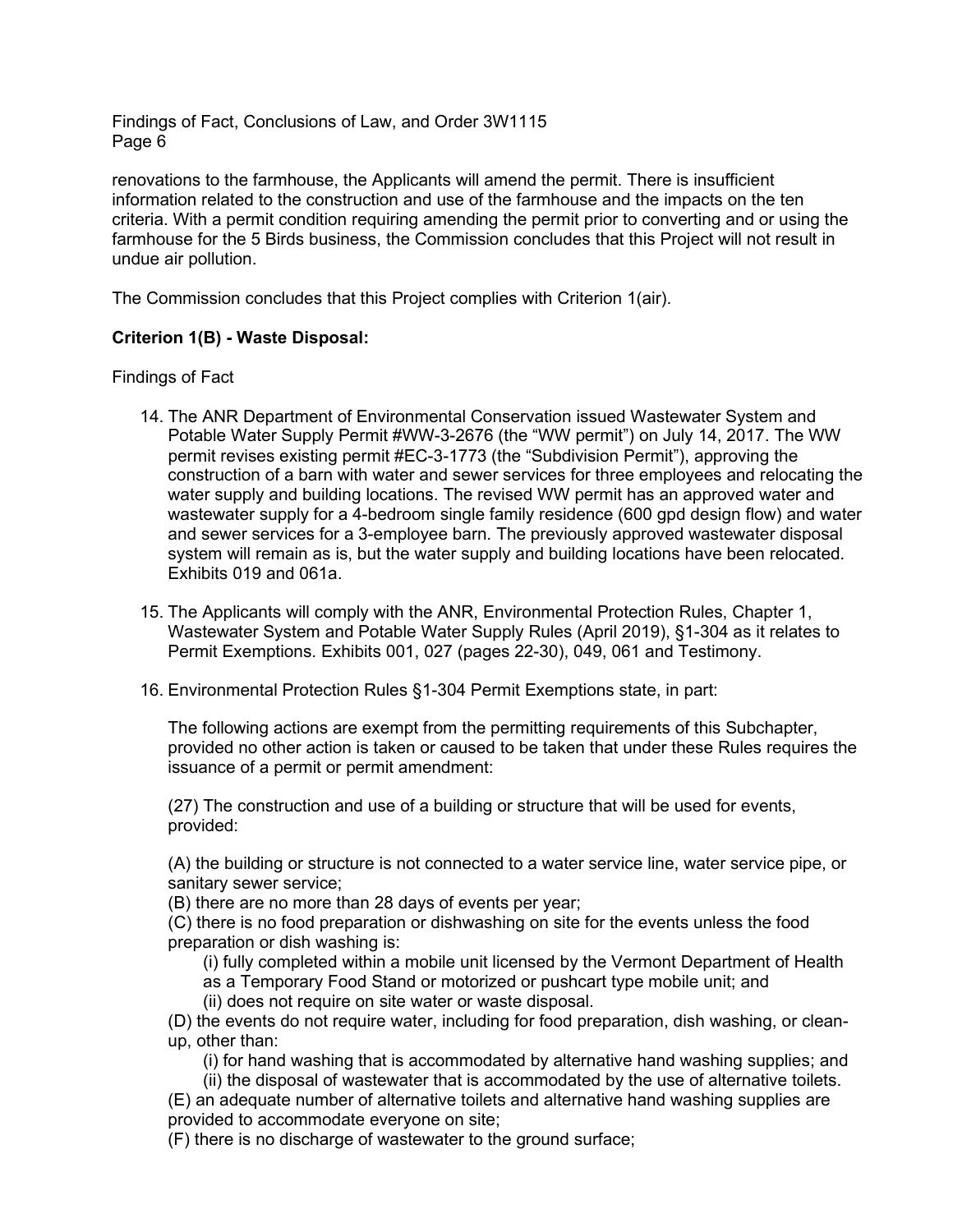> (G) the owner of the building or structure retains records of the following actions for at least 3 years following each event and provides them to the Secretary [of the ANR] if requested by the Secretary;

(i) dates of each event;

(ii) the frequency of the pumping of alternative toilets;

(iii) the number of gallons pumped from the alternative toilets; and

(iv) the dates on which alternative toilets and alternative hand washing supplies were delivered to the lot and removed from the lot.

Exhibit 027

- 17. The Applicants propose a maximum of 28 days of "events" per year. Events include wellness retreats and farm dinners. Portable toilets and portable handwashing stations will be provided as required per Environmental Protection Rules § 1-304(27). The retreats will be conducted between 8:00 a.m. and 10 p.m. and will last up to 3 days. The retreats may include yoga classes, farm education, group discussion and learning, and wellness activities. The retreats will have a maximum of 50 participants. Farm dinners will not exceed 75 guests. The guests will not overnight on the farm. Exhibits 049 and 061.
- 18. The Project does not have any floor drains. Exhibit 001.
- 19. There are no wastewater discharges associated with making balms, creams and tinctures. Any leftover oil or plant material from the process of making these products is composted. Nothing is washed down any drain. Exhibits 001 and 061.
- 20. The existing wastewater disposal system serving the Piconi residence was permitted and constructed in compliance with Subdivision Permit #EC-3-1773 (the "subdivision permit"), issued on April 1, 1993 by the ANR, Department of Environmental Conservation, Subdivision Permit #EC-3-1773. The subdivision permit describes the project, in part, as "consisting of a one lot subdivision Lot 1 (8.99 acres) with 5.11 acres remaining under Homestead Exemption. . ." The lot with the existing structure/dwelling on it was exempt from obtaining a subdivision permit from ANR prior to its sale or lease. Exhibit 061 and Official Notice of EC-3-1773.
- 21. The existing system can accommodate the production of creams, balms and tinctures. Exhibit 061.
- 22. Stormwater from the barn roof will be absorbed into the ground. Exhibit 001.
- 23. Construction debris was and will be disposed of at a legal landfill, reused or recycled. Exhibit 001.
- 24. A Construction General Permit is not required for the Project. Exhibit 001.
- 25. The Project will not involve the injection of waste materials or any harmful or toxic substances into groundwater or wells.

Conclusions of Law

The ANR permit creates a presumption pursuant to Act 250 Rule 19 that the disposal of wastes through the installation of wastewater and waste collection, treatment and disposal systems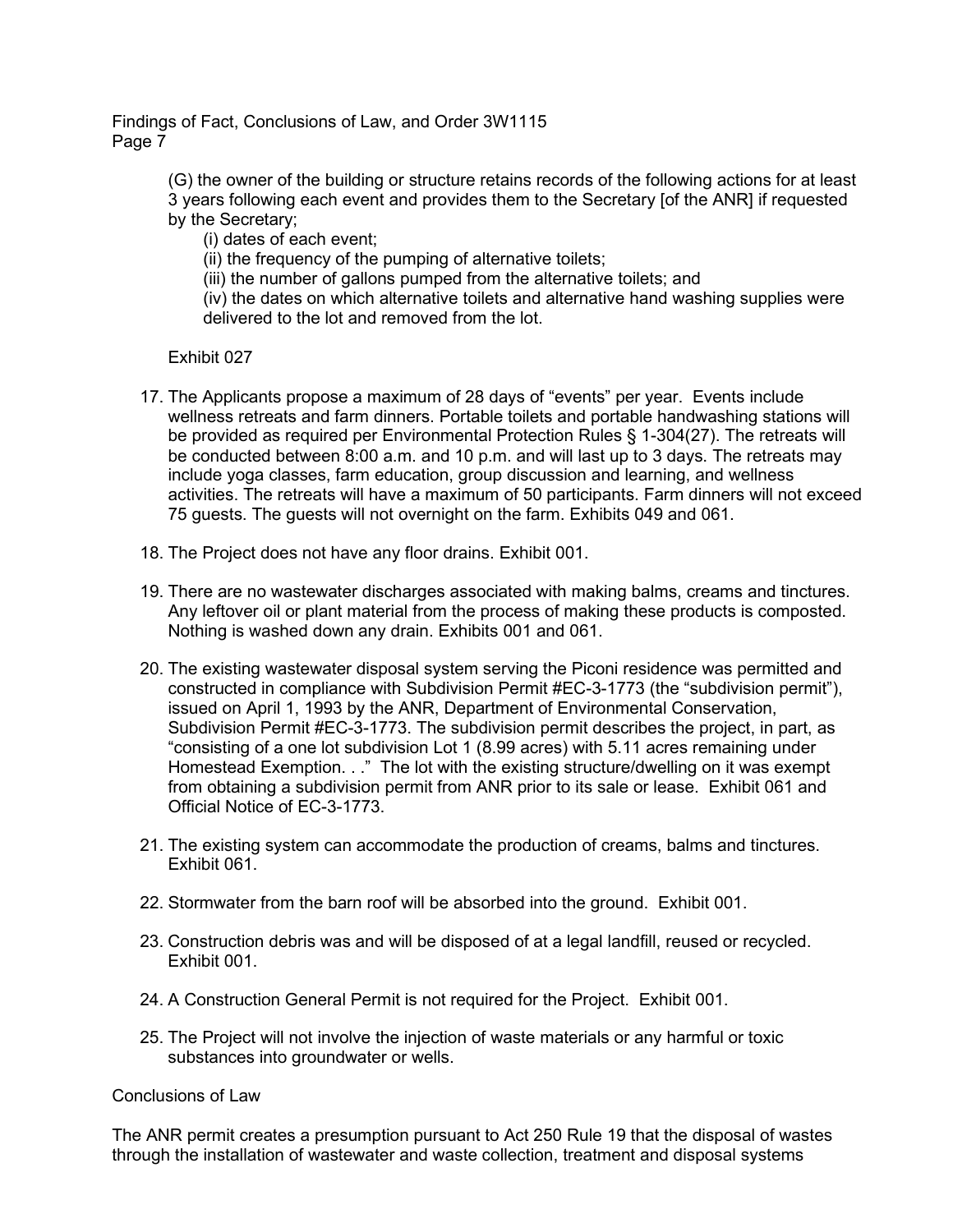authorized by the permit will not result in undue water pollution. Technical determinations made by ANR in issuing the permit is entitled to substantial deference. 10 V.S.A § 6086(d).

The WW permit approves the wastewater disposal system to be connected to the barn and the addition to the barn. There is insufficient information for the Commission to make positive findings with respect to waste disposal associated with the old farmhouse and the Piconi's residence if used in association with the farm-based business. The Commission would require evidence that the existing wastewater systems serving these buildings have not failed and the use of these buildings for the farm-business, including allowing event participants to overnight in the old farmhouse, will not result in undue water pollution. A condition will be included in the permit that will require that the permit be amended if and when the old farmhouse and/or residence is renovated for use or used in the farm-based business including selling products at the old farmhouse and/or renting the buildings for stay-overs. An amendment will be required when the use of the barn exceeds 28 event days per year.

With conditions, the Project will meet all applicable Department of Environmental Conservation (DEC) regulations on waste disposal and will not involve the injection of waste materials or any harmful or toxic substances into groundwater or wells. In addition, the Project will not cause undue water pollution.

The Project complies with Criteria 1(water) and 1(B).

## **Criteria 2 and 3 – Water Availability and Impact on Existing Water Supply:**

Findings of Fact

- 26. Previous relevant findings are incorporated herein.
- 27. An existing well provides 15 gallons per minute and will adequately serve the Project. The on-farm events will comply with the Permit Exemptions described in the Environmental Protection Rules, Chapter 1, Subchapter 3, Wastewater System and Potable Water Supply Rules, effective April 12, 2019. Exhibit 001.
- 28. There is sufficient water available for the Project at the barn. Exhibits 001 and 060.
- 29. The ANR Department of Environmental Conservation, Drinking Water and Groundwater Protection Division, issued Wastewater System and Potable Water Supply Permit #WW-3- 2676 on July 14, 2017. Exhibit 019.

Conclusions of Law

The ANR Drinking Water and Groundwater Protection Division issued Permit #WW-3-2676 which creates a presumption pursuant to Act 250 Rule 19 that the Project has sufficient water available for its reasonably foreseeable needs and complies with Criterion 2. The Project covered by the WW permit does not include use of the residence and/or the old farmhouse as part of the farmbased business. No evidence was presented to rebut the presumption or challenge the technical determinations made by ANR.

The Commission concludes that there is sufficient water available to meet the reasonably foreseeable needs of this Project. The Project complies with Criterion 2.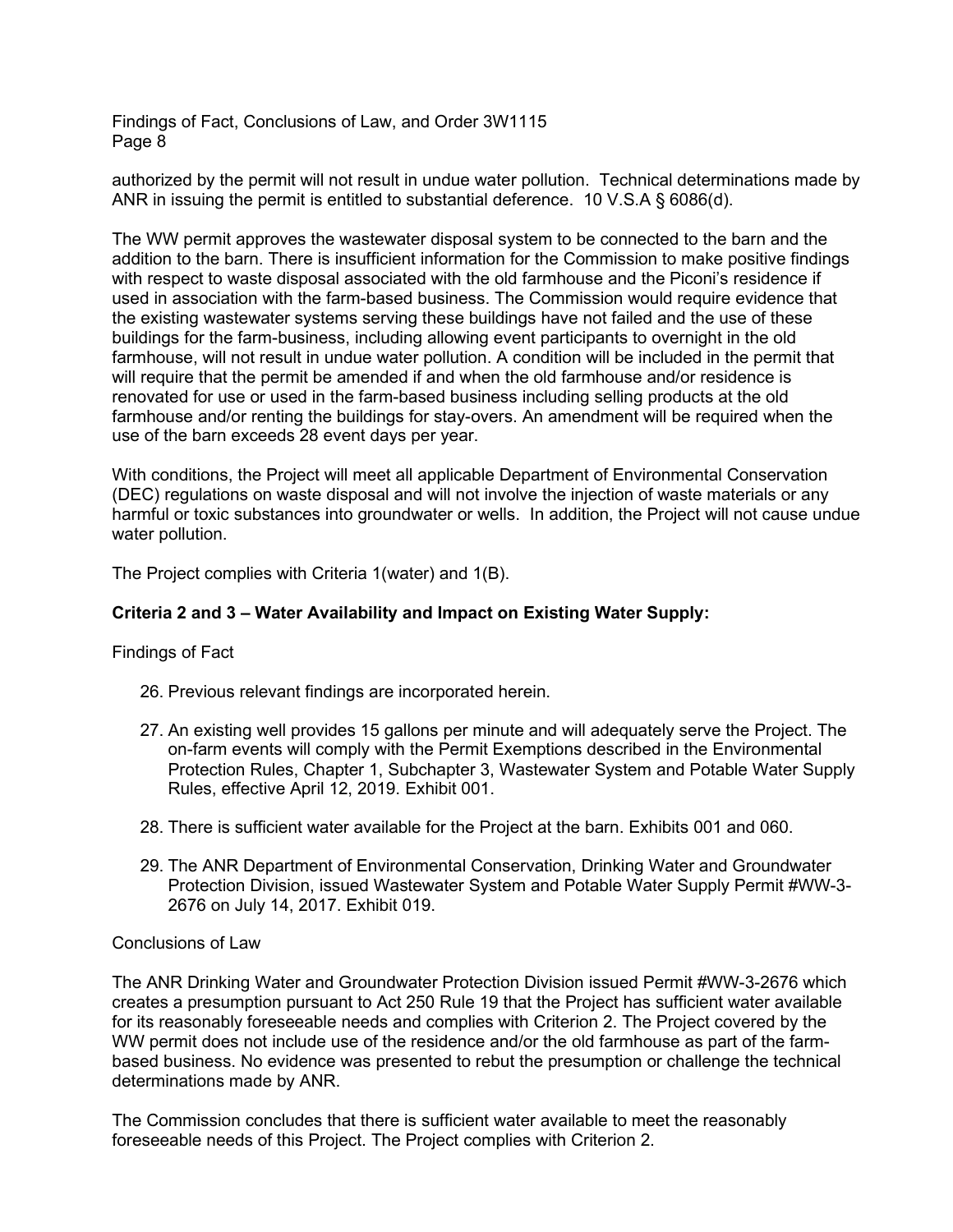The Project will not place an unreasonable burden on an existing supply. The Project complies with Criterion 3.

#### **Criterion 4 - Soil Erosion:**

#### Findings of Fact

- 30. Previous relevant findings are incorporated herein.
- 31. The barn has already been constructed on the site and the site has been stabilized. The addition to be constructed onto the back of the barn will temporarily displace minimal soil for the wastewater mound system, none of which is on a steep slope, close to any property lines, or waterways. Vegetation will be established on the disturbed areas. Exhibit 001 and Testimony.
- 32. The Project will not affect the capacity of soil on the Project site to hold water.
- 33. Approximately six acres will continue to be used for farming.
- 34. The Agency of Agriculture, Food & Market ("AAFM") Required Agricultural Practices ("RAP") has determined that 5 Birds Farm is considered a Small Farm Operation ("SFO"). The RAPs establish practices and management strategies to which all types of farms must be managed to reduce the impact of agricultural activities to water quality. Exhibits 011a, 011b and Official Notice of the RAPs.
- 35. Stormwater permits, such as the Construction General Permit and the Construction Individual Permit, from the ANR are not required. Exhibit 001.
- 36. During construction, seed and mulch will be used to stabilize soils. Exhibit 001.
- 37. Vegetation establishment will provide permanent erosion control. Exhibit 001.

## Conclusions of Law

The Commission will include a permit condition that will require that, at a minimum, the Applicants shall comply with the Vermont Department of Environmental Conservation's *Low Risk Site Handbook for Erosion Prevention and Sediment Control* (February 2020).

With the addition of the permit condition mentioned above, the Commission concludes that the construction of the Project will not cause unreasonable soil erosion or a reduction in the capacity of the land to hold water so that a dangerous or unhealthy condition may result.

The Project complies with Criterion 4.

## **Criteria 5 - Transportation and 9(K) - Development Affecting Public Investments:**

Findings of Fact

- 38. Previous relevant findings are incorporated herein.
- 39. The Project is not in a Transportation Improvement District (TID).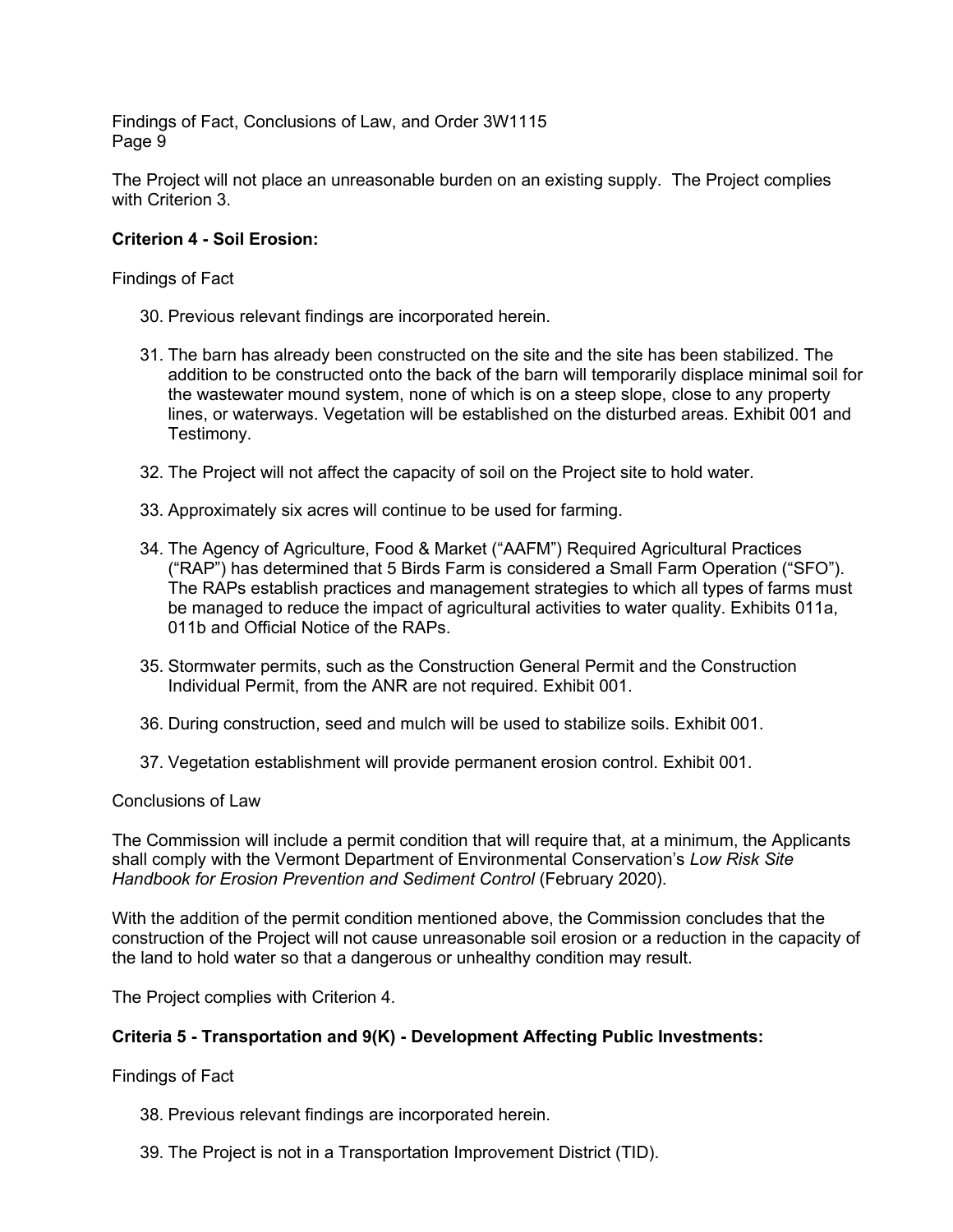- 40. The Project is accessed off the Hartland Hill Road. The Village of Woodstock is a bit more than one mile north of the Project. Hartland Hill Road intersects with Garvin Hill Road approximately 200 feet south of the shared access to the barn and the Piconi residence and the old farmhouse. Hartland Hill Road turns easterly and the Garvin Hill Road continues in a southerly direction. Exhibits 008, 045 and Official Notice of Natural Resources Atlas.
- 41. The speed limit on Hartland Hill Road is 35 miles per hour. The sight distance to the north is more than .2 miles (greater than 1000 feet) and to the south is approximately 150 feet. Limited traffic will be generated by the proposed activities. At most, 50 to 75 trip ends will be generated into the property and 50 to 75 trip ends exiting the property on any given day for the largest of event, 28 event-days per year. There is minimal traffic on the adjoining road. Exhibits 001 and 049.
- 42. The driveway is visible from the road and vegetation along the road will be trimmed to improve and maintain lines of sight. Exhibit 049.
- 43. Larger gatherings will not generate more than 50 vehicles in any one hour. Shuttle service will be provided to limit additional peak hour trips. Exhibit 001.
- 44. Parking for up to 104 vehicles is available on site in two grassy areas. It is expected that there will be two people in each vehicle. Exhibits 061 and 061b.
- 45. The Applicants will eventually seek and obtain a WW permit for additional events. They are asking the Commission to approve up to 55 days of events upon issuance of a permit issued by the ANR Department of Environmental Conservation, Drinking Water and Groundwater Protection Division. Exhibit 061.
- 46. There are four options for guests to leave the Project site: 1) Northwest on Hartland Hill Road to Woodstock and VT Route 4; 2) West will take guests to South Woodstock via Garvin Hill Road to VT Route 106; 3) South on Hartland Hill Road to VT Route 12, VT Route 4 and Interstate 91 in Hartland; and 4) Hartland Hill Road to Happy Valley Road will take guests Northeast to VT Route 4 in Taftsville. Exhibit 001.
- 47. The wellness farm events will be small with not more than 50 guests. The farm dinners may have up to 75 guests. Due to the wastewater limitations in the Environmental Protection Rules, there will only be 28 event days per year. Exhibits 049, 061 and 061.
- 48. The Applicants plan on setting up a farm stand at the old farmhouse where they will offer the sale of products made from crops they have grown and processed on their farm. Exhibit 049. There is no evidence describing the parking situation for such a farm stand. Prior to allowing this use of the old farmhouse, the Commission will require an amendment to the permit.
- 49. The project is adjacent to the Hartland Hill Road, a public investment. Exhibit 001.
- 50. The Project will not materially jeopardize or interfere with the function, efficiency, or safety of, or the public's use or enjoyment of the Hartland Hill Road. No change to the access to the Project site is proposed. Exhibit 001.

Conclusions of Law – Criterion 5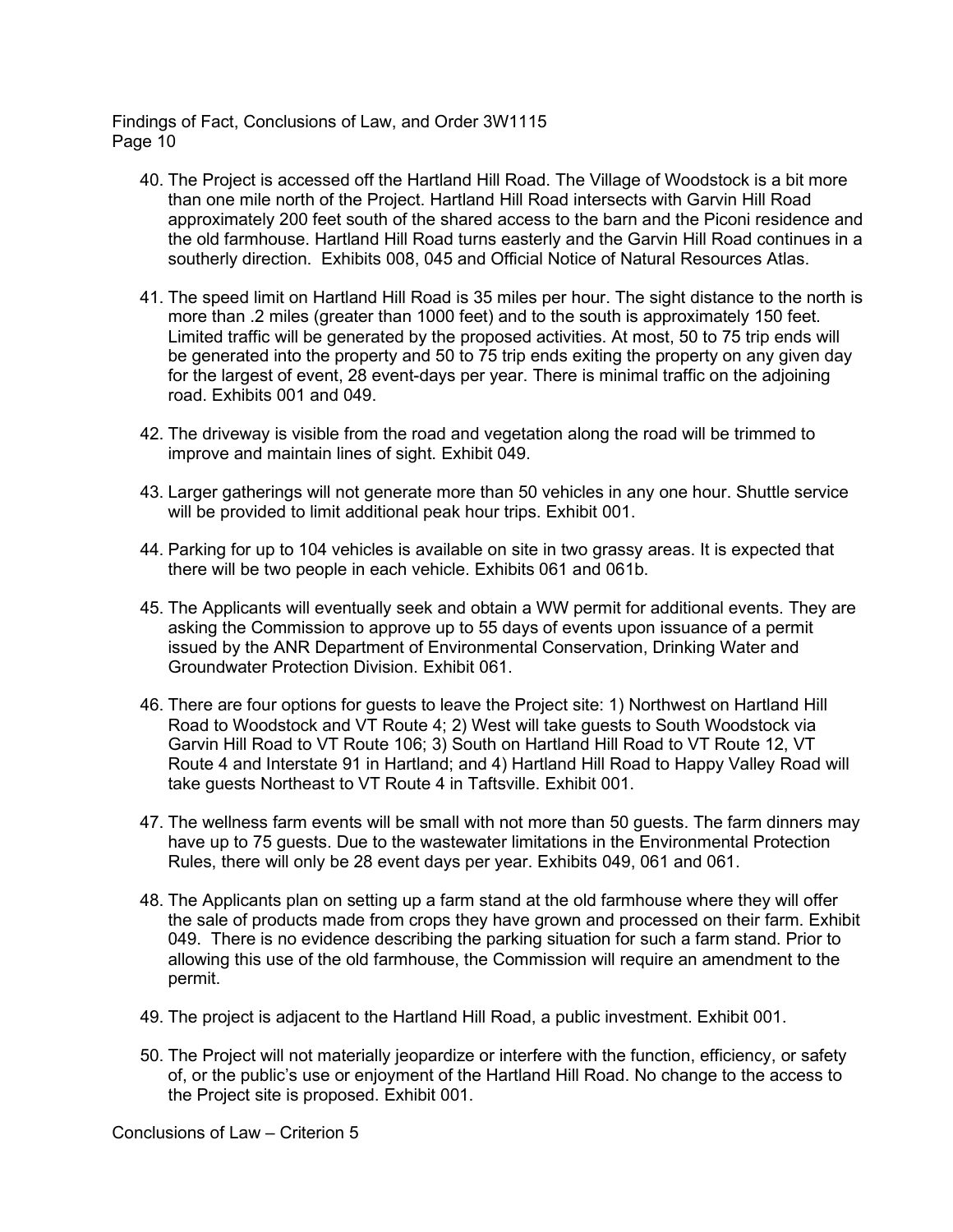Criterion 5(A) requires that the Project "will not cause unreasonable congestion or unsafe conditions with respect to use of the highways." See 10 V.S.A § 6086(a)(5)(A). Notwithstanding the requirement for a positive finding, the Commission may not deny a permit solely on the reasons set forth under Criterion 5. See 10 V.S.A § 6087(b). The Commission may, however, attach reasonable conditions to alleviate traffic burdens. *Id*.

Criterion 5(B) requires that a project, "as appropriate . . . incorporate transportation demand management strategies and provide safe access and connections to adjacent lands and facilities and to existing and planned pedestrian, bicycle, and transit networks and services." 10 V.S.A § 6086(a)(5)(B). In determining what is appropriate for a particular project, the Commission considers whether measure is reasonable, "given the type, scale and transportation impacts" of the proposed project. *Id.*

The Project involves up to 28 event days per year. An event day is considered to be any day, or portion of a day, that guests or participants are on site for a yoga class or retreat or for instruction related to wellness or farming.

As previously mentioned, a permit condition will require that an amendment be obtained prior to setting up a farm stand at the old farmhouse. Also, increasing the number of event days beyond 28 each year will require an amendment to the permit. With these conditions, the Commission concludes that the Project will not cause unreasonable congestion or unsafe conditions with respect to use of roads, highways, waterways, railways, airports, and other existing or proposed means of transportation.

The Project complies with Criterion 5(A).

The Project incorporates all appropriate transportation measures and complies with Criterion 5(B).

Conclusions of Law – Criterion 9(K)

Criterion 9(K) applies to projects that are adjacent to governmental and public utility facilities, services, or lands. With regard to such projects, the Applicants bear the burden of proving that the project will not unnecessarily or unreasonably endanger the public or quasi-public investment in the facility, service, or lands, or materially jeopardize or interfere with the function, efficiency, or safety of, or the public's use or enjoyment of or access to the facility, service or lands., 10 V.S.A § 6086(a)(9)(K).

There is insufficient information related to the use of the driveway off Hartland Hill Road to serve the old farmhouse or a farm stand located at the old farmhouse. Prior to approving the use of the old farmhouse for these purposes, the Commission will require an amendment to the permit.

The seasonal use of the access road off Hartland Hill Road to serve the 28 event days at the barn, with not more than 50 vehicle trips per hour occurring at the beginning and at the end of the event day will not unnecessarily or unreasonably endanger the public or quasi-public investment in the facility, service, or lands, or materially jeopardize or interfere with the function, efficiency, or safety of, or the public's use or enjoyment of or access to the facility, service or lands.

The Commission concludes that the Project complies with Criterion 9(K).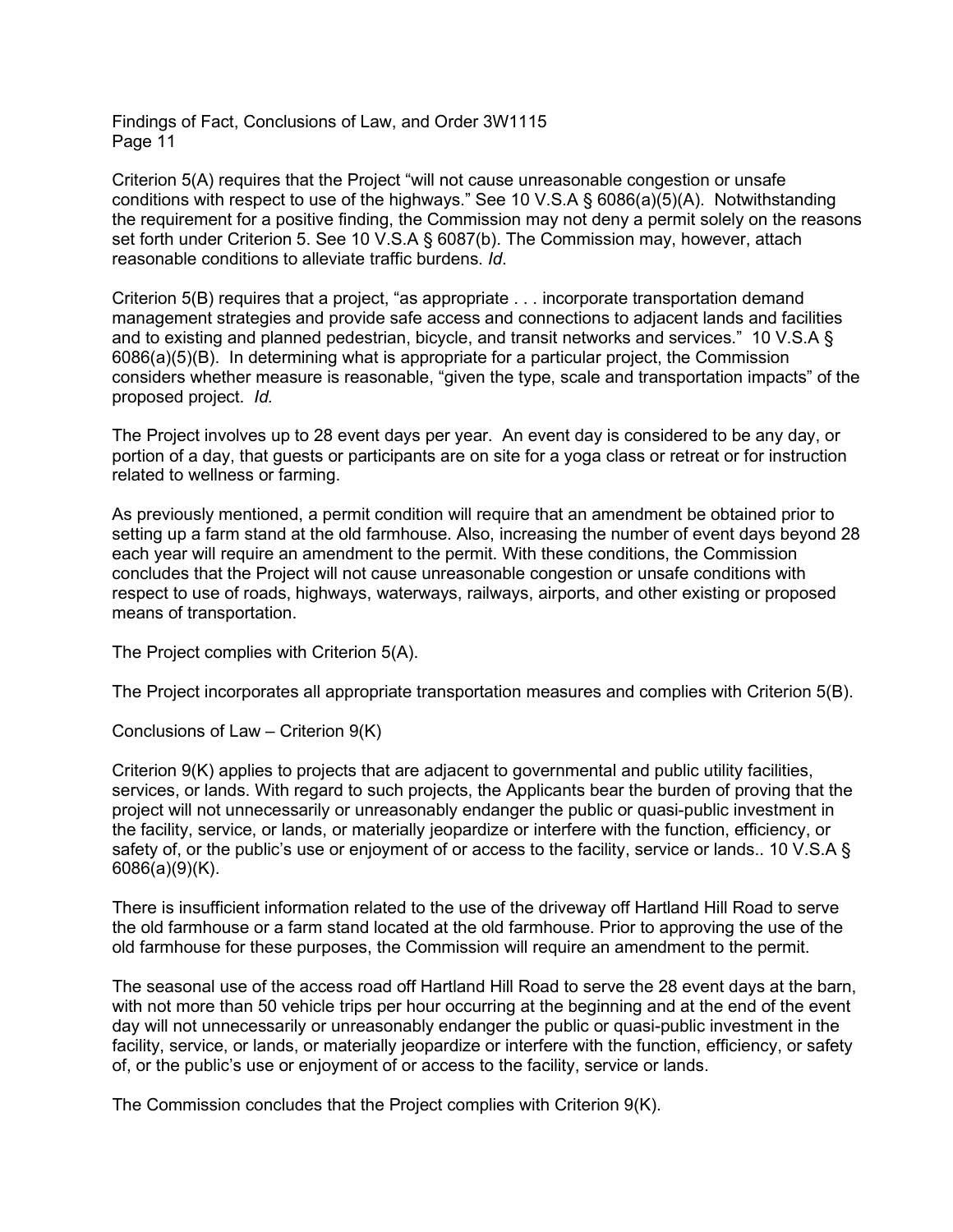## **Criterion 7 - Municipal Services:**

Findings of Fact

- 51. The Project will utilize municipal police, fire, and rescue services. Exhibit 001.
- 52. The access to the Project can accommodate emergency and service vehicles. Exhibit 061.

#### Conclusions of Law

Under Criterion 7, the question is whether the Project places an unreasonable burden on the ability of the municipality to provide services. Relevant services include municipal fire, police, rescue, solid waste disposal, road maintenance, sewer and water service. Re: Barre Granite Quarries, LLC, #7C1079 (Revised)-EB, Findings of Fact, Conclusions of Law, and Order at 77 (Vt. Envtl. Bd. Dec. 8, 2000).

The burden of proof is on the opponents under Criterion 7, but the burden of production is on the Applicants. No evidence was presented to contend that the proposed Project will cause an unreasonable burden on the municipality.

Therefore, the Commission concludes that this Project will not place an unreasonable burden on the ability of the municipality to provide educational, municipal or governmental services. The Project complies with Criterion 7.

## **Criterion 8 - Aesthetics, Historic Sites and Rare and Irreplaceable Natural Areas:**

Findings of Fact

Aesthetics, Scenic or Natural Beauty

- 53. Previous relevant findings are incorporated herein.
- 54. The Project site is in a rural area characterized by a mix of residential homes, open land, forested hillsides and a class 3 town road. The 14.1 acres is a small working farm with a 200-year-old, one and a half story, English barn reconstructed on top of a knoll with open fields slightly down slope and north and west of the barn. The barn is 74-feet by 32-feet, with sliding barn doors, large windows, lofts, and a cupola on the metal roof. The barn siding is unfinished wood. Approximately nine acres of hay fields, and crops such as garlic, lavender, and hemp are planted in the open fields. A mixed maple forest is along the eastern boundary with Mr. Lang's property. A sugar shack and shed are located along the forest edge. The Applicant's residence is located south of the barn. An access road off Hartland Hill Road provides access to the north and south of the property. Exhibits 001, 003, 006, 043, 044 and Testimony.
- 55. Vehicles in the parking areas will not be visible from the road. Exhibits 001 and 049.
- 56. The addition to be constructed on to the back of the barn will not be visible from the road. Siding for the addition will be unfinished barn boards and the roof will be metal. Exhibit 001.
- 57. The business will focus on small weekend farm-wellness retreats with 10 to 50 guests. The Applicants propose to operate a quiet farm-wellness retreat between the months of March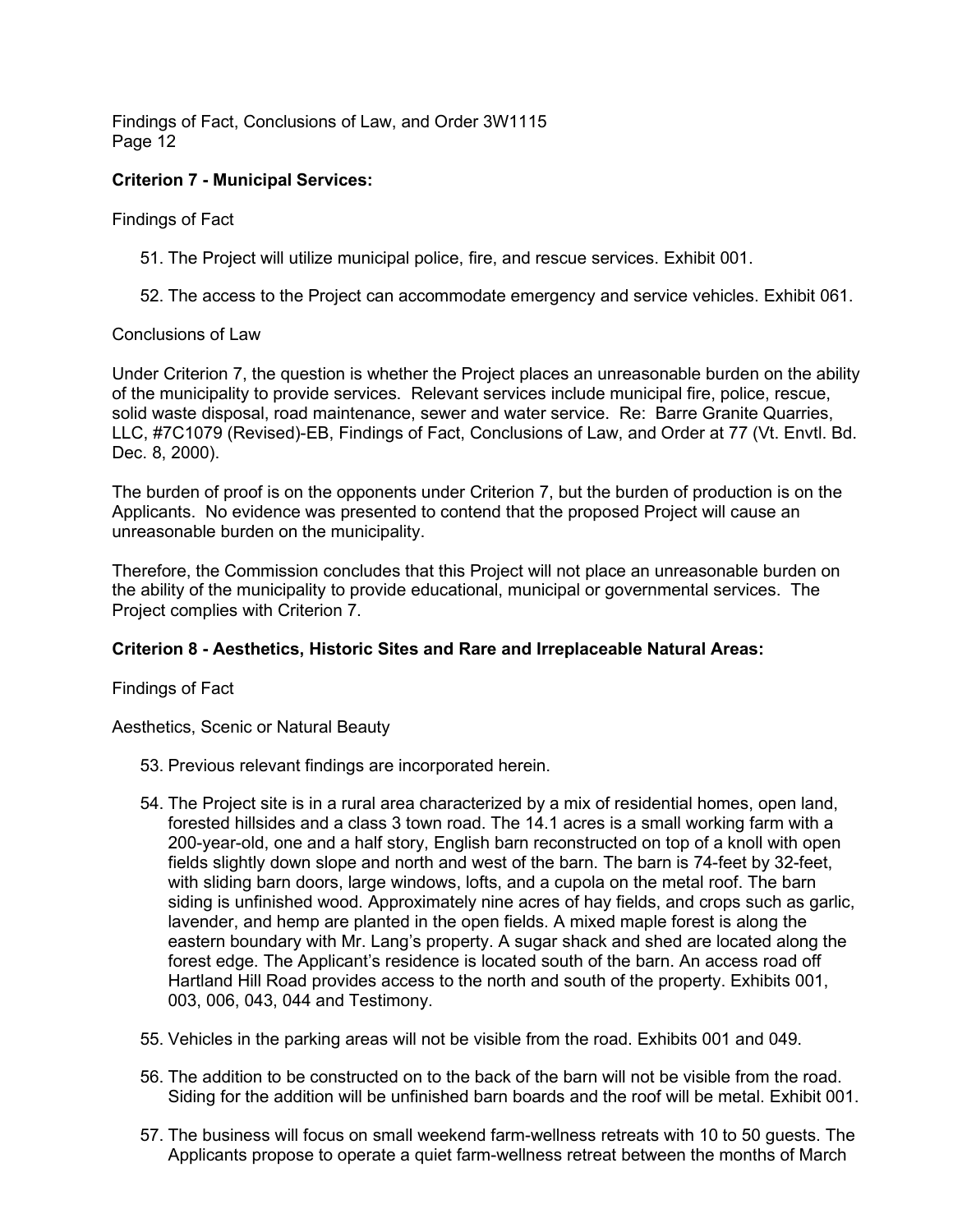> through October. The participants will not stay on the farm. Most of the retreats will occur between Thursday and Sunday (typically 1 to 3 days), from 8:00 a.m. to 10 p.m.

- 58. There will be up to ten farm dinners with up to 75 guests. Exhibits 049 and 061.
- 59. The closest neighbor to the barn is over 750 feet. Exhibit 001.
- 60. No signs are proposed for the project. Exhibit 001.
- 61. Exterior lighting on the barn consists of 75 watt, LED down facing lights. Exhibits 001 and 014.
- 62. Electric utility lines are underground and no trees will be removed. Exhibit 001.
- 63. Soothing type music may be played outside during yoga or other sessions or during a meal. Speakers may use minor amplification. No sound will be greater than 70 decibels (Lmax) at the property line. Exhibits 049 and 061.
- 64. Mr. Morgan has resided at 3371 Garvin Hill Road continuously since 1981. He enjoys the peace and quiet of his neighborhood and spends time working in his garden and being outside. He can hear normal volume conversations coming from the Piconi's porch when he is in his front yard. He also heard the noises from the construction of the barn. He can see the south gabled end of the barn from his bedroom window. The noises from the weddings that were held at the Piconi's barn included traffic, shouting, amplified music and screaming and prevented Mr. Morgan from resting and sleeping. The wedding events at the Piconi's property deprived him of the quiet enjoyment of his home and property. Exhibit 042.
- 65. The Lang family has owned land and lived on Hartland Hill Road since March 2004. The Lang property is contiguous to the Piconi property. Mr. Lang can see the barn from multiple locations on his land. Mr. Lang is concerned that the noise from the activities at the barn will interfere with the peace and serenity he enjoys while walking on his property and may interfere with his enjoyment of a future home to be built on the adjacent property. Exhibit 041.
- 66. The Applicants will not be hosting large weddings such as those they hosted in 2018 and 2019. They also will not be renting out the whole farm to others as they did in the past. They will be focusing on operating a "Wellness Farm." Exhibits 049, 050, 060 and 061.
- 67. The Piconi's five children may want to host their own wedding(s) on the farm. Testimony.
- 68. There are no clear, written community standards for the Project area.
- 69. The Action Program in the Woodstock Town Plan under the Agriculture section identifies, in part, the following goals, objectives and actions:

Goal 1 – Maintain a prominent presence for agriculture in the Woodstock community and landscape.

Objective 1.1. Reduce the economic pressure on landowners to convert their farmland to other uses.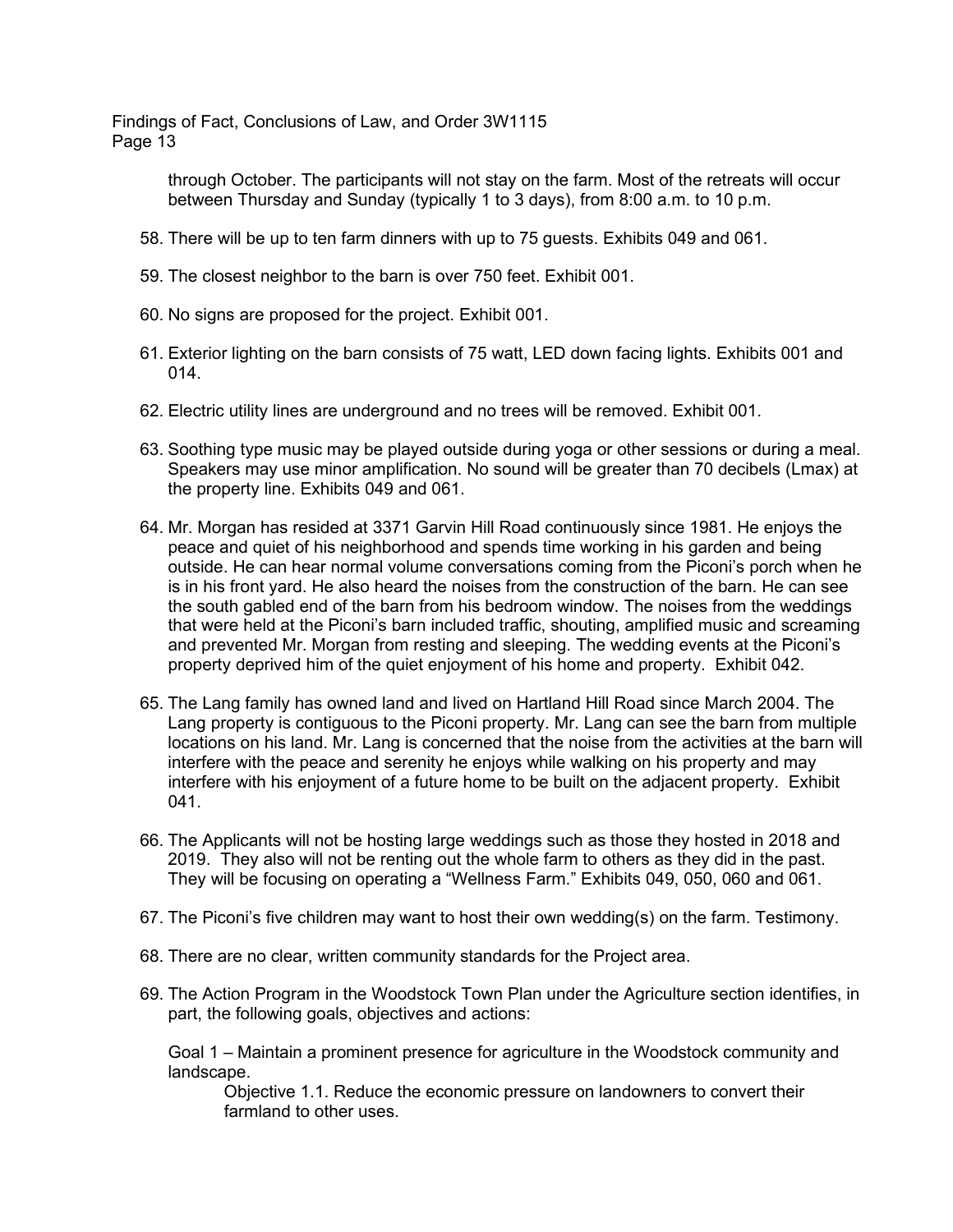> Goal 2 – Create awareness, understanding, and support of farm, forestry and rural enterprise based within the Town.

Objective 2.1. Create new and lasting educational forums in public settings for residents and visitors alike to learn the extent, quality, and availability of Woodstock farm products services in the marketplace.

Goal 3 – Allow for and encourage greater farm related production, processing, and retailing operations.

Objective 3.1. Search for opportunities to expand the allowed uses, in a wider selection of commercial and residential zones, for retail sales of Woodstock farm produced merchandise.

Goal 4 – Enhance the vitality of farming and on-farm activities. Objective 4.1. Create an environment which encourages the establishment of new agripreneurial activity, the re-establishment of former farm operations, or the expansion of existing farms.

Goal 5 – Minimize the difficulty in establishing new farming operations.

Official Notice, Woodstock Town Plan, pages 7-8.

#### Historic Sites

- 70. There are three buildings on the property: a late twentieth century house; the barn that has been recently constructed; and a c.1814 house known as the Dorphin Dennis House that is listed on the State Register of Historic Places (Survey #1424-87). The property meets the definition of a "historic site." Exhibit 047.
- 71. The barn constructed with historic timbers is not considered historic as it has lost integrity of location and feeling. Exhibit 047.
- 72. The farmhouse is not currently in use and there are no specific plans for the house at this time. Exhibit 047.
- 73. In the future, the Applicants intend to renovate the historic farmhouse and allow guests to stay overnight in the farmhouse. The Applicants also plan on using the old farmhouse as a farm stand to sell the products they produce to the general public. They realize that any changes to the building will require review by the Vermont Division for Historic Preservation ("VDHP"). Exhibit 049.
- 74. The southwest portion of the parcel is sensitive both for Precontact and Historic archaeology, primarily in and around the Historic Dorphin Dennis House. The barn and parking areas are unlikely to contain important intact archaeological sites. Exhibit 047.
- 75. To ensure that this project and proposed use of the property will have no adverse effect on the historic site and that future work will be developed in consultation with VDHP to consider the effects of proposed undertakings on historic sites, the VDHP recommends including the following condition in the permit:

The property is a historic site. As such, any future work on the grounds or the historic buildings should be reviewed by the Division for Historic Preservation. No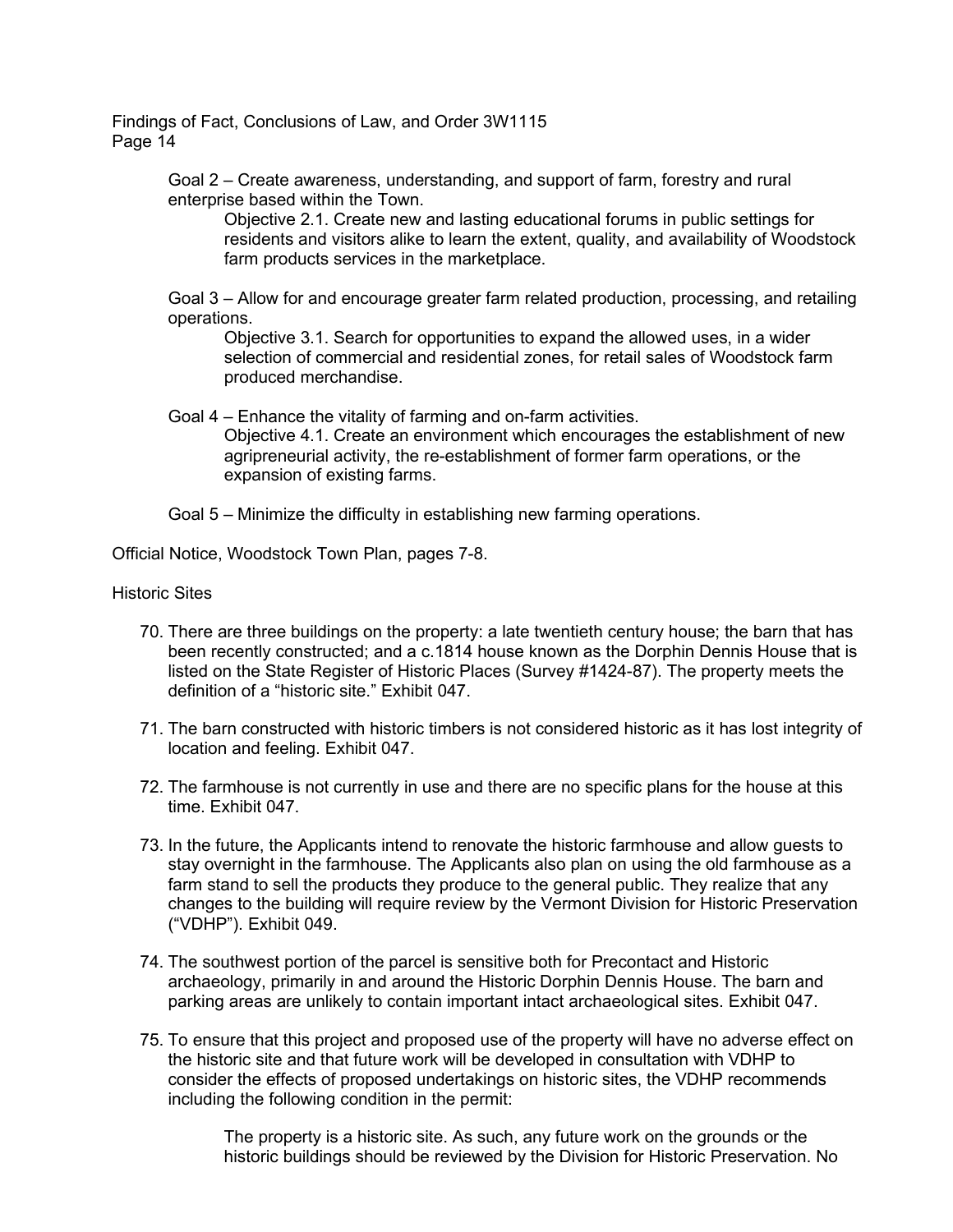> change shall be made to the design, operation or use of this project without first obtaining a jurisdictional opinion.

Exhibit 047.

- 76. The Applicants believe that the condition recommended by the VDHP is too broad. They believe they are entitled to make changes and "work" on the grounds for agricultural purposes. Also, they believe that changes to the family residence should not require review by the VDHP. Exhibit 049.
- 77. The Woodstock Town Plan, under the Historic Preservation and Visual Environment section includes, in part, the following Goals and Objectives:
	- Goal 1 Protect historical resources in the Town and Village. Objective 1.2. Promote historic preservation efforts within the Town and Village.
	- Goal 4 Improve Design Review procedures. Objective 4.1.1. Disseminate information to prospective applicants in a timely manner.

Goal 5 – Ensure that Design Review and the Conservation Commission work hand in hand for the overall preservation and appropriate development of Woodstock.

Official Notice, Woodstock Town Plan, pages 57-58.

Rare and Irreplaceable Natural Areas

78. There are no rare and irreplaceable natural areas on the property. Exhibit 001.

#### Conclusions of Law

Prior to granting a permit, the Commission must find that the subdivision or development under Criterion 8 "will not have an undue adverse effect on the scenic or natural beauty of the area, aesthetics, historic sites or rare and irreplaceable natural areas." 10 V.S.A § 6086(a)(8). This Project involves concerns under Criterion 8 related to aesthetics, noise, and historic sites.

#### AESTHETICS and NATURAL AND SCENIC BEAUTY

The Commission uses a two-part test to determine whether a Project meets the portion of Criterion 8 relating to aesthetics and natural and scenic beauty. First, it determines whether the Project will have an adverse effect. Second, it determines whether the adverse effect, if any, is undue. *In re Rinkers, Inc*., No. 302-12-08 Vtec, Decision and Order at 12 (Vt. Envtl. Ct. May 17, 2010)(citations omitted); see also, *Re: Quechee Lakes Corporation*, #3W0411-EB and #3W0439-EB, Findings of Fact, Conclusions of Law, and Order at 18-20 (Vt. Envtl. Bd. Nov. 4, 1985); *In re Halnon*, 174 Vt. 514 (mem.)(applying Quechee test in Section 248 context).

The burden of proof under Criterion 8 is on any party opposing the Project, 10 V.S.A § 6088(b), but the applicants must provide sufficient information for the Commission to make affirmative findings. *In re Rinkers*, No. 302-12-08 Vtec, Decision and Order at 10-11 (Vt. Envtl. Ct. May 17, 2010)(citing *Re: Susan Dollenmaier*, #3W0125-5-EB, Findings, Conclusions and Order at 8 (Vt Envtl. Bd. Feb. 7, 2005); *In re Eastview at Middlebury, Inc*., No. 256-11-06 Vtec, slip op. at 5 (Vt. Envtl. Ct. Feb.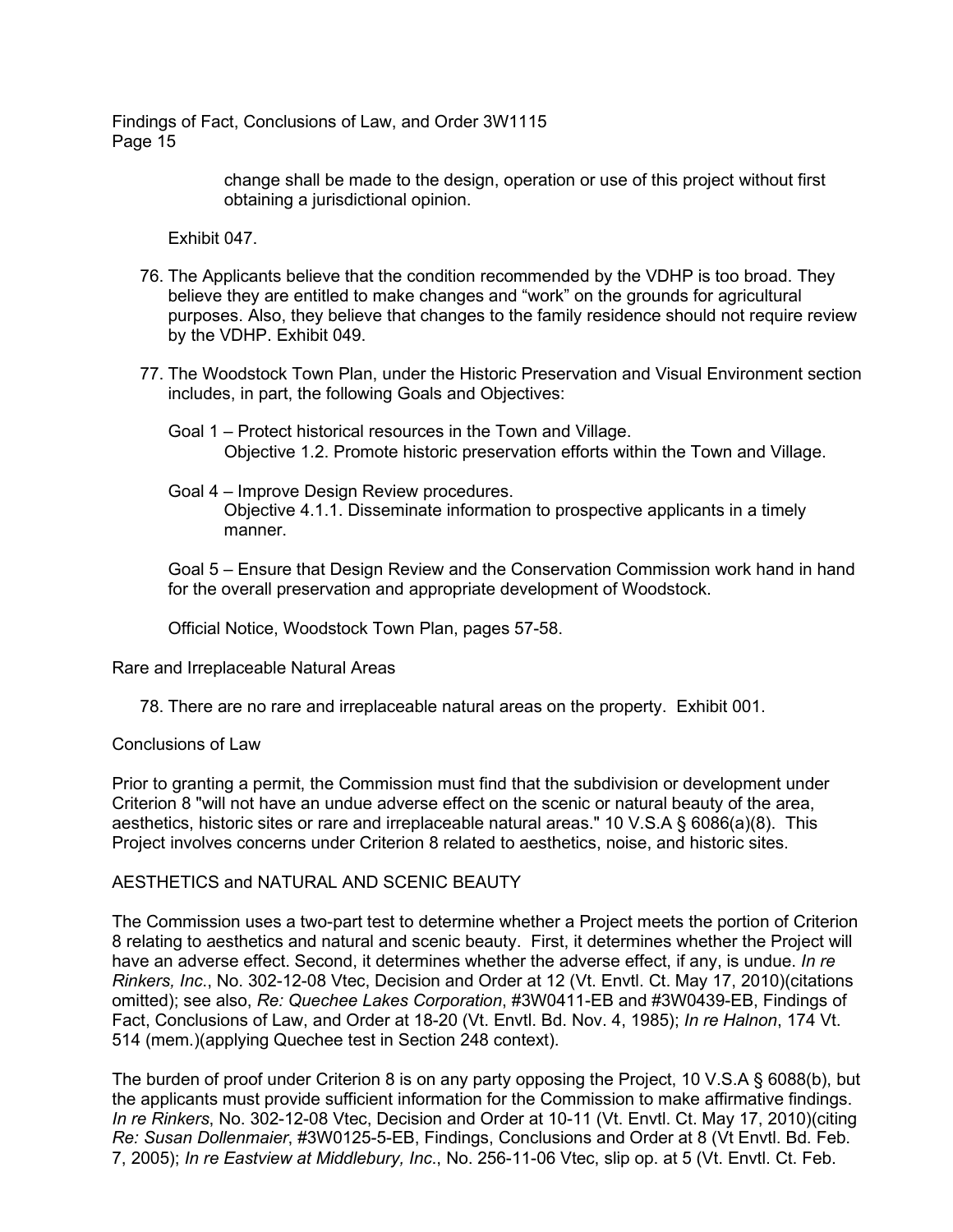15, 2008), aff'd, 2009 VT 98. "Either party's burden, however, may be satisfied by evidence introduced by any of the parties or witnesses . . . ." *In re McShinsky*, 153 Vt. 586, 589 (1990) (quoting *In re Quechee Lakes Corp*., 154 Vt. 543, 553–54 (1990)).

# *1. Adverse Effect*

To determine whether the Project will have an adverse aesthetic effect, the Commission looks to whether the Project will "fit" the context in which it will be located. In making this evaluation, the Commission examines a number of specific factors, including: the nature of the project's surroundings; the compatibility of the project's design with those surroundings; the suitability of the colors and materials selected for the project; the locations from which the project can be viewed; and the potential impact of the project on open space. Quechee Lakes Corp et al. #3W0411-EB and #3W0439-EB Findings of Fact, Conclusions of Law and Order at 18 (Vt. Envtl. Bd., Nov. 4, 1985)(cited in Rinkers, No. 302-12-08 Vtec, Decision and Order at 12-13).

The Project is in a quiet rural area with residences, open land, forests and forested hillsides and is served by a class 3 town road. The barn and farming operations fit in with the rural character of the area. The Applicants will not be hosting or allowing weddings on the property, except possibly for their own five children. The commercial use of the barn for wellness retreats, on-farm educational activities and for chiropractic and other alternative health treatments may be adverse to the neighbors because of the noise associated with increased traffic and the participants at the events and activities.

This Project will have an adverse aesthetic impact. Accordingly, we must determine whether that impact is undue.

## *2. Undue Adverse Effect*

An adverse aesthetic impact is undue if any of the following is true: (1) the Project violates a clear, written community standard intended to preserve the aesthetics or scenic beauty of the area; (2) the Project offends the sensibilities of the average person, or is offensive or shocking because it is out of character with its surroundings or significantly diminishes the scenic qualities of the area; or (3) the Applicants failed to take generally available mitigating steps which a reasonable person would take to improve the harmony of the Project with its surroundings. *In re Rinkers*, 302-12-08 Vtec, Decision and Order at 15 (May 22, 2010)(citing *In re*: *Times & Seasons, LLC*, 2008 VT 7, ¶ 8; *In re McShinsky*, 153 Vt. at 592 ).

## *(a) Clear, Written Community Standard*

In evaluating whether a project violates a clear written community standard, the Commission looks to town plans, open land studies, and other municipal documents to discern whether a clear, written community standard exists to be applied in review of aesthetic impacts of a project. *Hannaford Brothers Co. and Southland Enterprises, Inc*., #4C0238-5-EB, Findings of Fact, Conclusions of Law, and Order at 18 (Vt. Envtl. Bd. April 4, 2002). A clear, written community standard must be intended to preserve the aesthetics or scenic beauty of the area where the project is located. *Re*: *Green Meadows Center, LLC, The Community Alliance and Southeastern Vermont Community Action*, #2WO694-I-EB, Findings of Fact, Conclusions of Law, and Order at 36 (Vt. Envtl. Bd. Dec. 21, 2000).

The Commission has reviewed relevant portions of the Woodstock Town and Village Plan and found no specific standard relating to the aesthetics of the area in which the Project is located.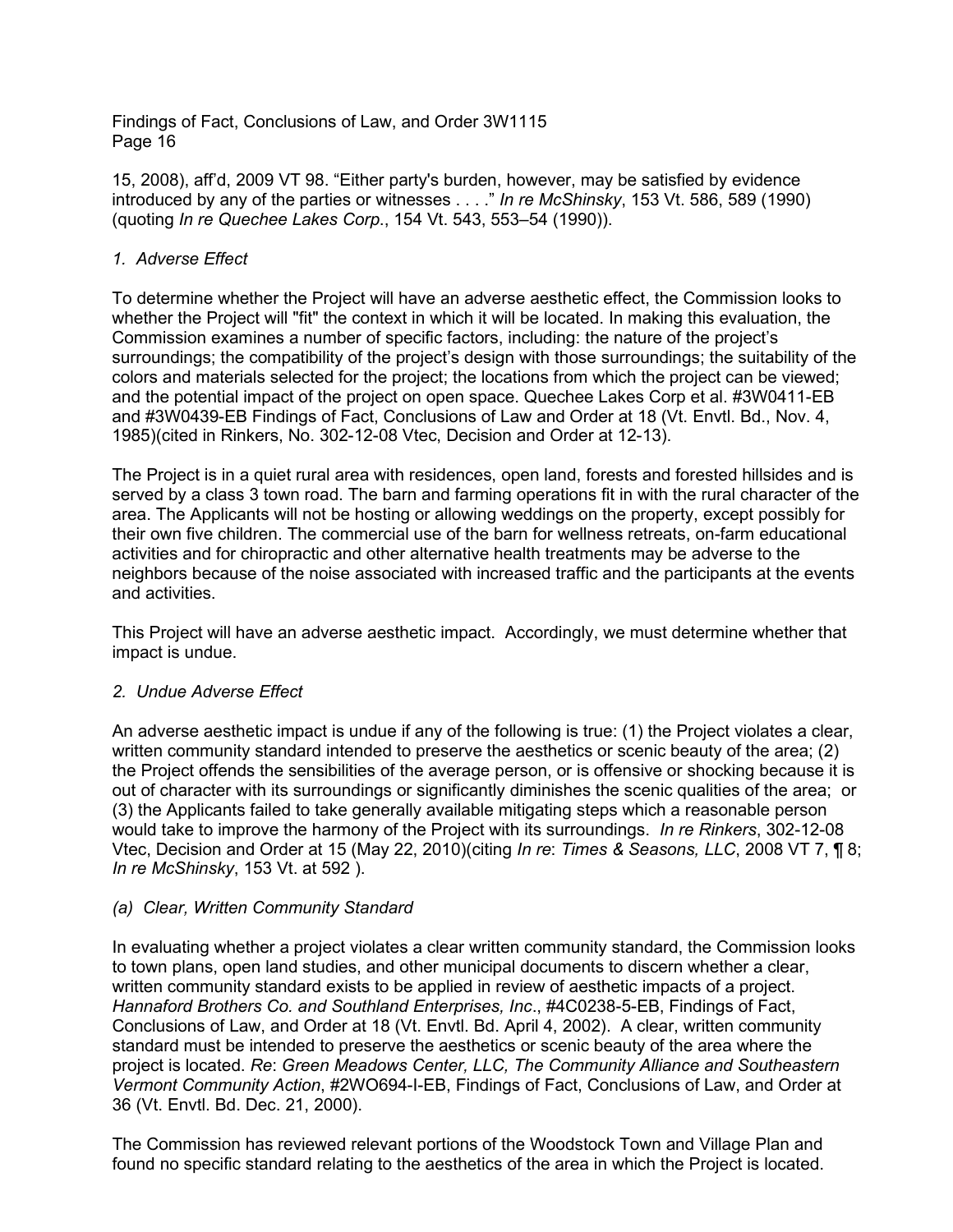However, several goals or objectives are relevant to this Project, particularly related to the Agriculture section of the Town Plan - see Finding of Fact #69.

Therefore, the proposed Project does not violate a clear community standard.

## *(b) Offensive or Shocking Character*

Criterion 8 "was not intended to prevent all change to the landscape of Vermont or to guarantee that the view a person sees from their property will remain the same forever." *Re:* Okemo Mountain, Inc. #2S0351-S-EB Findings of Fact, Conclusions of Law, and Order (Dec. 18, 1986). Criterion 8 was intended to ensure that as development occurs, reasonable consideration will be given to visual impacts on neighboring landowners, the local community, and on the special scenic resources of Vermont. *Rinkers*, No. 302-12-08 Vtec, Decision and Order at 11-12; *Horizon Development Corp.*, #4C0841-EB, Findings of Fact, Conclusions of Law, and Order (Vt. Envtl. Bd. Aug. 21, 1992).

If the Applicants continued to host large weddings with amplified music, it could be considered offensive and shocking as the neighbors testified having experienced the impact of the weddings on their enjoyment of their homes in 2018 and 2019. However, the Applicants will not be hosting these types of events and intend to operate a rather quiet farm-based wellness retreat. The noise level at the property line will not exceed 70 decibels Lmax. There will be 28 event days and ten of those may be farm dinners. The events and activities will be terminated by 10:00 p.m.

Given all of these considerations and conditions, the Commission finds that the Project is not offensive or shocking.

#### *(c) Generally Available Mitigating steps*

The question under this factor of the aesthetics analysis is whether the Applicants have "failed to take generally available mitigating steps that a reasonable person would take to improve the harmony of the proposed project with its surroundings." *In re Times & Seasons*, 2008 VT 7, ¶ 8. If a project does have an adverse aesthetic effect, the applicant must "take generally available mitigating steps to reduce the negative aesthetic impact of a particular project," otherwise, "[f]ailure to take advantage of available alternatives may render an aesthetic impact unduly adverse." *In re Stokes Communications Corp*., 164 Vt. 30, 39 (1995)(quoted in *In re Rinkers*, 302-12-08 Vtec, Decision and Order at 19 (May 22, 2010). A generally available mitigating step "is one that is reasonably feasible and does not frustrate [either] the project's purpose or Act 250's goals."

To mitigate the aesthetic impacts of the Project, the Applicants have limited the number event days to 28 days per year; activity will be limited to between 8:00 a.m. and 10:00 p.m.; the number of participants will be limited to not more than 50 for the wellness education/yoga retreats; participants for the ten farm dinners will be limited to not more than 75 guests; parking will be in areas that are not visible to the road; and the majority of the farm-wellness events will be quiet with no loud music.

Given all of these considerations, the Commission finds that the Applicants have taken the available mitigating steps to minimize the adverse impacts of the proposed Project on the scenic or natural beauty of the area. In addition, the Commission will include a permit condition requiring that any amplified music or sound not start before 10:00 a.m. and that there not be more than a total of three hours of amplified music or sound on any event day.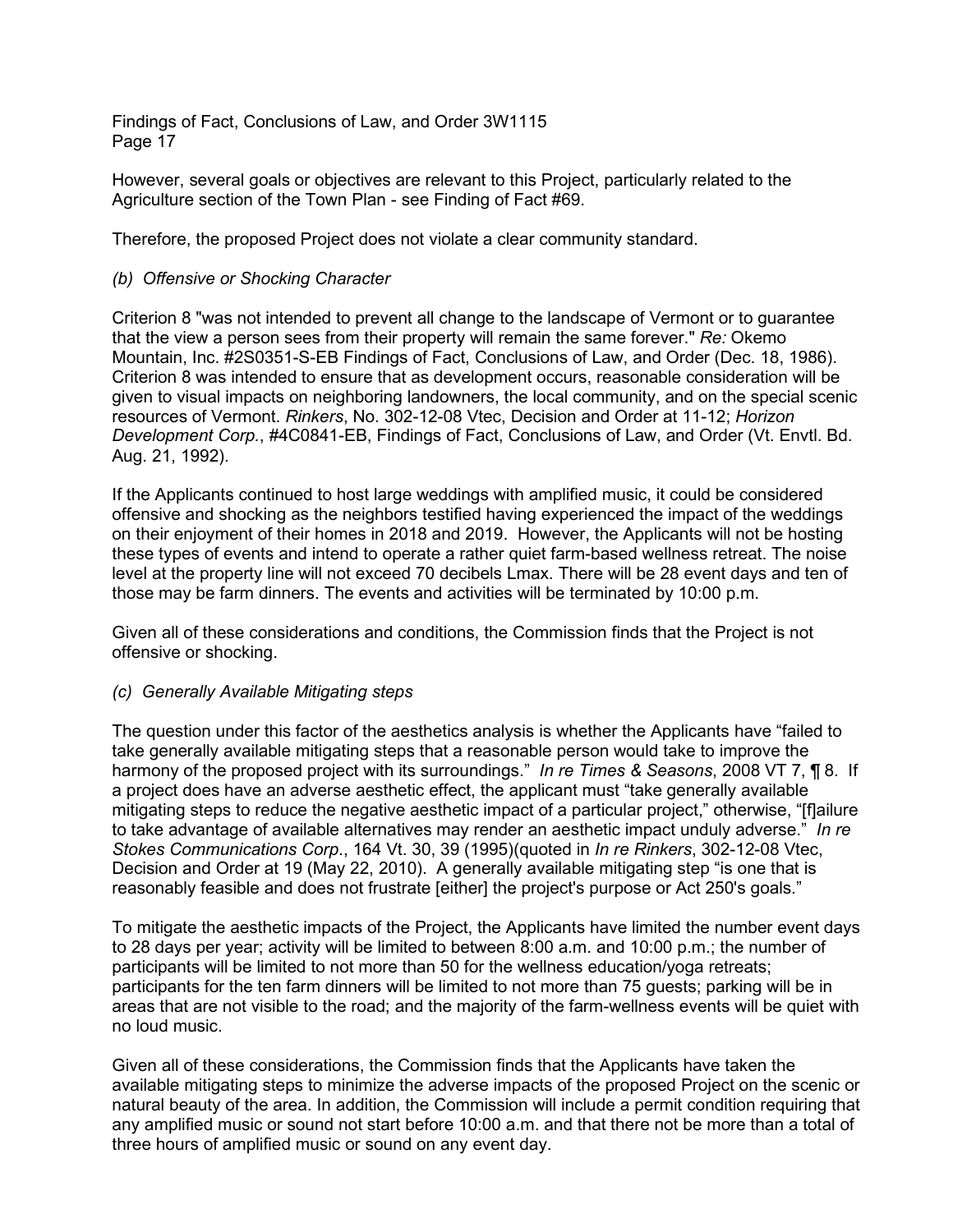#### *(d) Conclusion*

Based on the above, the Commission concludes that the Project will not have an undue adverse effect on the aesthetics or natural and scenic beauty of the area.

#### HISTORIC SITES

The Commission uses a three-part test to determine whether the Project meets the portion of Criterion 8 relating to historic sites. The Commission determines:

Whether the Project site is or contains a historic site;

Whether the proposed Project will have an adverse effect on the historic site; and

Whether the adverse effect will be undue.

*Re: Steven L. Reynolds and Harold and Eleanor Cadreact*, #4C1117-EB, Findings of Fact, Conclusions of Law, and Order at 5 (Vt. Envtl. Bd. May 27, 2004); *Re*: *Manchester Commons Associates*, #8B0500-EB Findings of Fact, Conclusions of Law, and Order at 18 (Vt. Envtl. Bd. Sept. 29, 1995).

#### *1. Whether the proposed project site is or contains a historic site.*

"Historic site" is defined as "any site, structure, district or archeological landmark which has been officially included in the National Register of Historic Places and/or the state register of historic places or which is established by testimony of the Vermont Advisory Council on Historic Preservation as being historically significant." 10 V.S.A § 6001(9).

Listing on the national and state registers is a question of fact. *Re*: *Manchester Commons*, supra, at 19. If a structure is listed on the State register as an historic site, Act 250 has no discretion to declare such structure not to be historic. *Re*: *Stonybrook Condominium Owners Association*, Declaratory Ruling #385, Findings of Fact, Conclusions of Law, and Order at 9 (Vt. Envtl. Bd. Sep. 18, 2001); *Re*: *OMYA. Inc. and Foster Brothers Farm. Inc*., #9A0107-2-EB, Findings of Fact, Conclusions of Law, and Order at 39 (Vt. Envtl. Bd. May 25, 1999), aff'd, OMYA Inc. v. Town of Middlebury, 171 Vt. 532 (2000).

The Dorphin Dennis House is listed as a state historic site; therefore, the site does contain a historic site.

## *2. Whether the proposed Project will have an adverse effect on the historic site*

The next question is whether the Project will have an adverse effect on the historic site, or whether the Project is in harmony with or fits the historic context of the site.

Important guidelines in evaluating this fit include: (1) whether there will be physical destruction, damage, or alteration of those qualities which make the site historic, such as an existing structure, landscape, or setting; and (2) whether the proposed project will have other effects on the historic structure, landscape, or setting which are incongruous or incompatible with the site's historic qualities, including, but not limited to, such effects as isolation of an historic structure from its historic setting, new property uses, or new visual, audible or atmospheric elements. *Re*: *Middlebury College*, #9AO177-EB, Findings of Fact, Conclusions of Law and Order at 10 (Vt. Envtl. Bd. Jan. 26, 1990); cited *in Re: OMYA. Inc. and Foster Brothers Farm. Inc*., #9A0107-2-EB, Findings of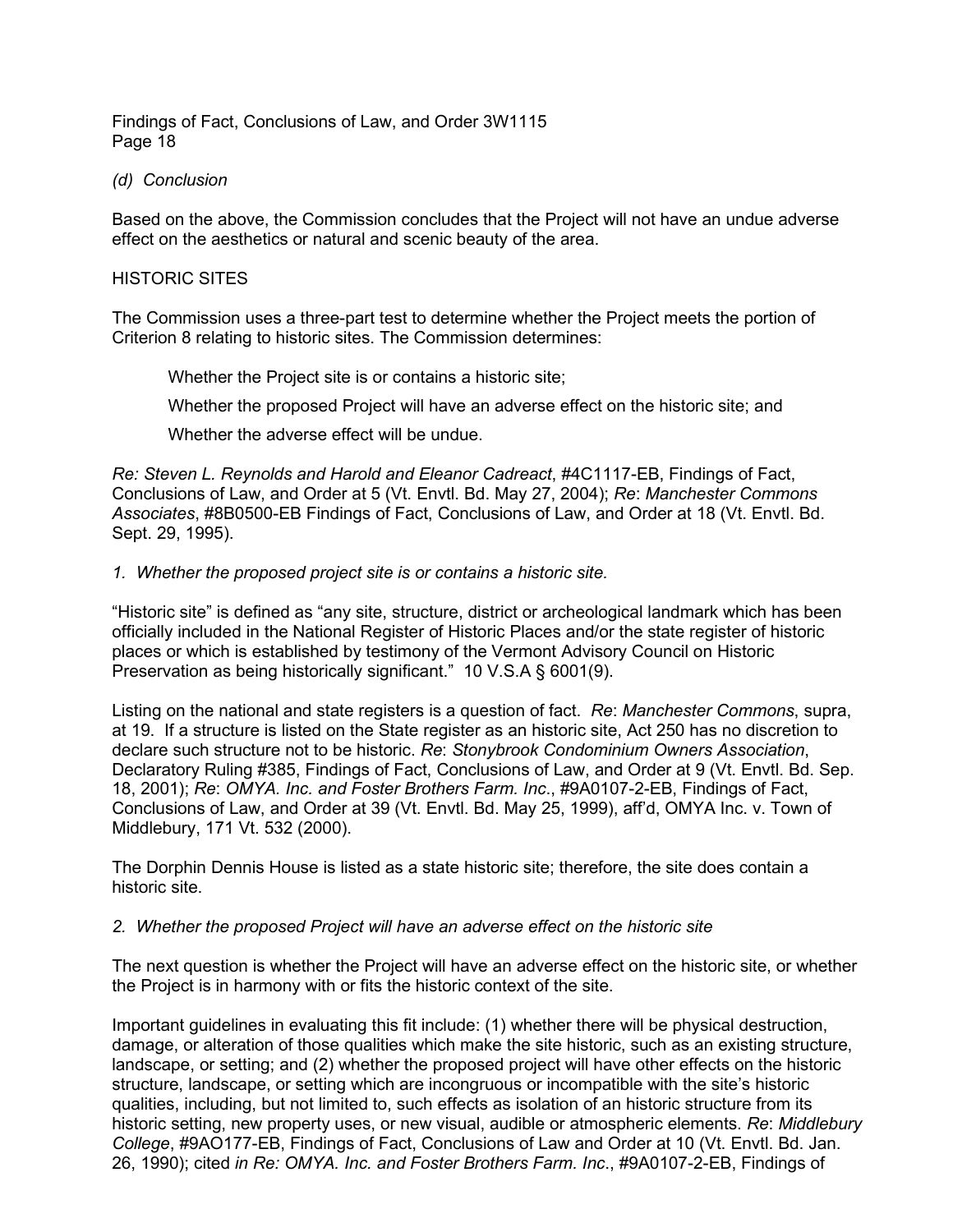Fact, Conclusions of Law, and Order at 39 (Vt. Envtl. Bd. May 25, 1999), aff'd, OMYA Inc. v. Town of Middlebury, 171 Vt. 532 (2000).

The Applicants intend to renovate the old farmhouse and allow guests to stay overnight in the house. They also plan on setting up a farm stand at the old farmhouse to sell products they produce on their farm. Interior and exterior renovations may adversely impact the historic elements of the site. The application does not include any plans that show or describe the renovations for the farmhouse. No plans have been submitted addressing the historic elements and how they would be preserved.

Jurisdiction attaches to the property, whether changes to the property are related to an agricultural use, an amendment to the permit may be required. If the house that the Piconi's reside in is used in any way in the business of the farm-wellness business, any material change to the house will require a permit amendment. Act 250 Rule 2(C)(6) defines "material change," in part, as any cognizable change to a development or subdivision subject to a permit under Act 250 which has a significant impact on any finding, conclusion, term or condition of the project's permit or which may result in a significant adverse impact with respect to any of the criteria specified in 10 V.S.A. §6086(a)(1) through (10) (the 10 criteria and subcriteria).

Prior to the use of the old farmhouse in any part of the farm-wellness business, including selling products from the old farmhouse or allowing guests to stay overnight in the farmhouse, the permit will require an amendment prior to any improvements or change in use.

Expanding the fields for growing crops or planting additional orchard crops into existing open areas will not require an amendment.

*3. Whether the adverse effect will be undue.*

An adverse effect is undue if any of the following factors exists:

- 1. the applicant has failed to take generally available mitigating steps which a reasonable person would take to preserve the character of the historic site;
- 2. the proposed project will interfere with the ability of the public to interpret or appreciate the historic qualities of the site;
- 3. the cumulative effects on historic qualities of the site by the various components of a proposed project, when taken together, are so significant that they create an unacceptable impact;
- 4. the project violates a clear, written community standard which is intended to preserve the historic qualities of the site.

*Middlebury College*, supra at 10; cited in *Re: OMYA. Inc. and Foster Brothers Farm. Inc*., #9A0107- 2-EB, Findings of Fact, Conclusions of Law, and Order at 40 (May 25, 1999), aff'd, OMYA Inc. v. Town of Middlebury, 171 Vt. 532 (2000); see also, Manchester Commons, supra at 22. The Applicants have indicated that any changes to the building would need to be reviewed by the VDHP. While this statement does not sufficiently address mitigating steps that a reasonable person would take to preserve the character of the historic house, it is a start. The Commission will include a permit condition that will require the permit to be amended prior to any renovations, interior or exterior, to the old farmhouse.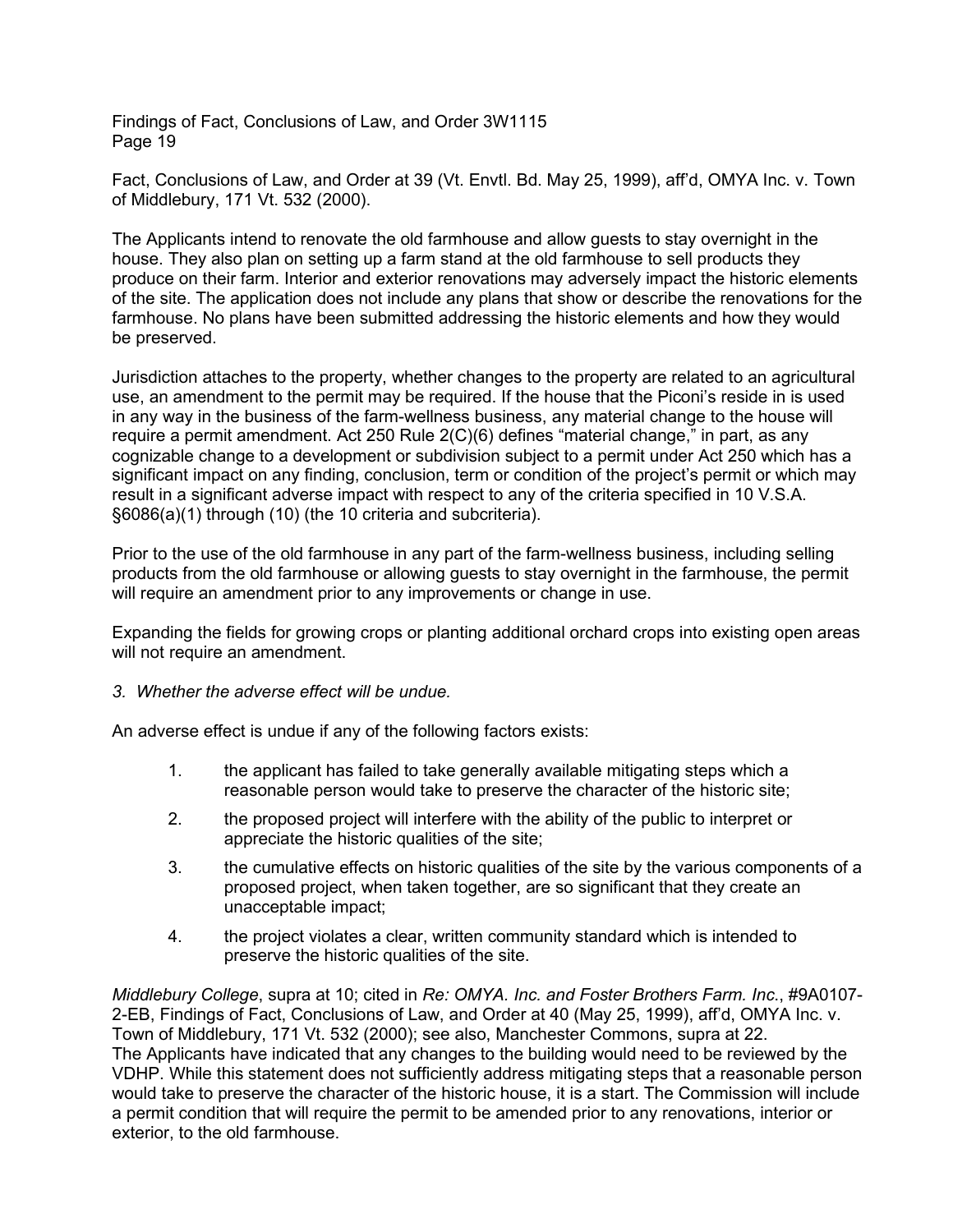There are no mandatory, clear, written community standards that are intended to preserve the historic qualities of the site.

The Commission will revise the permit condition recommended by the VDHP to exclude VDHP review for changes proposed for the Piconi residence or the barn, however, VDHP, being a statutory party, may participate and comment on any proposed change to the Project. With permit conditions the Commission concludes that the Project will not have an undue adverse effect on historic sites.

With conditions, the Project complies with Criterion 8. The Commission concludes that the Project will not have an undue adverse effect on the scenic or natural beauty of the area, aesthetics, historic sites, or rare and irreplaceable natural areas.

## **Criterion 9(B) - Primary Agricultural Soils:**

Findings of Fact

- 79. The project tract does not contain any soils mapped by United States Department of Agriculture's Natural Resource Conservation Service (NRCS) as prime, statewide, or soils of local importance. Exhibits 001 and 010.
- 80. The Applicants grow, harvest, and sell lavender and garlic; are planting an apple orchard, haying fields, and tapping maple trees to gather sap, and preparing and storing agricultural products grown on the property in the barn. Farm equipment is also stored in the barn. Exhibit 011b.
- 81. The Agency of Agriculture, Food & Markets has determined that the cultivation of six acres of land, storage and preparation of agricultural products grown on the property in an existing building, and storage of equipment in the same building are agricultural practices governed by the Required Agricultural Practices ("RAP"). Exhibit 011b.
- 82. Six of the 8.99 acres are cultivated to support the agricultural component of the parcel. Exhibit 011b.

#### Conclusion of Law

Under criterion 9(B) a subdivision or development may not result in any reduction in the agricultural potential of the primary agricultural soils or significantly interfere with or jeopardize the continuation of agriculture or forestry on adjoining lands or reduce their agricultural or forestry potential. Act 250 defines primary agricultural soil as either (1) important farmland soils map unit identified by the NRCS as prime, statewide, or local importance or (2) "soils on the project tract that the District Commission finds to be of agricultural importance, due to their present or recent use for agricultural activities…" Based on the facts presented indicating there are no prime, statewide, or soils of local importance on the property, the District Commission concludes that the project does not contain primary agricultural soils as defined by Act 250 (10 V.S.A. § 6001(15)) and, therefore, will not result in any reduction in the agricultural potential of primary agricultural soils.

The Project complies with Criterion 9(B).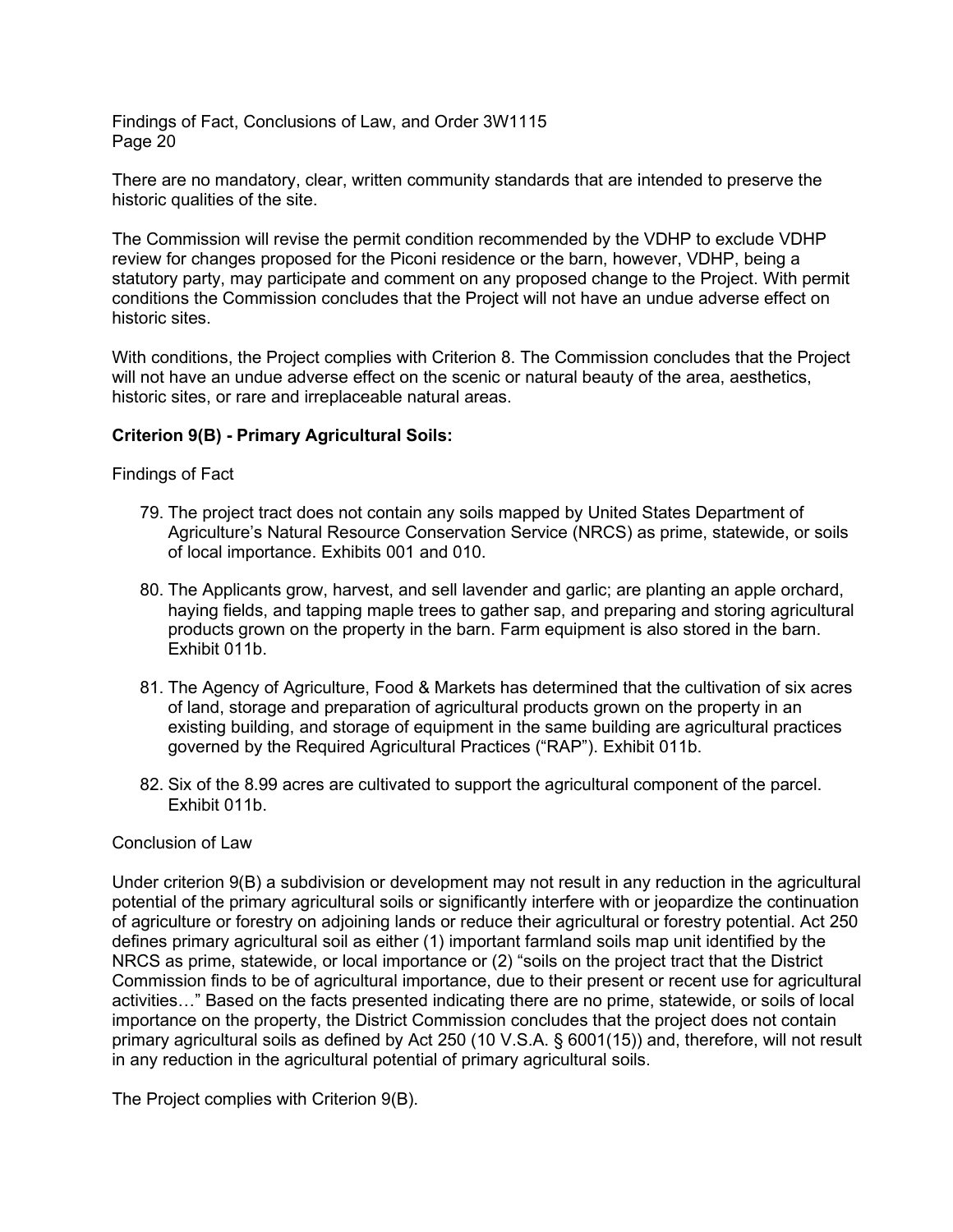## **Criterion 9(C) - Productive Forest Soils:**

Findings of Fact

- 83. The forested area is not being managed for commercial timber harvesting. The maple trees may be tapped for sap. Exhibit 001.
- 84. The Project will not disturb any productive forest soils on the Project tract.

Conclusions of Law

The Commission concludes that the Project will not result in any reduction in the potential of productive forest soils.

The Commission concludes that the Project complies with Criterion 9(C).

## **Criterion 10 – Town and Regional Plans:**

#### Findings of Fact

- 85. Previous relevant findings are incorporated herein. Particularly, findings under Criterion 8 related to Town Plan goals established under the Agriculture section.
- 86. The Comprehensive Plan for the Town and Village of Woodstock was adopted on September 17, 2019.
- 87. The Future Land Use map designates the project area as being in the Residential Five-Acre area. The property is not part of the Scenic Ridgeline District. Official Notice, Town Plan.
- 88. Agriculture and the continued use of the landscape is critically important to the overall image, vitality and character of Woodstock. Official Notice, Town Plan, page 4.
- 89. The Town should actively encourage the maintenance, protection, and expansion of existing farms and all aspects of its working landscape. It must not inhibit the formation of new agricultural operations. Official Notice, Town Plan, page 4.
- 90. Development in the Residential Five-Acre Area must be of a type and scale that is consistent with the purpose of this land use area. Retail development of any scale is not appropriate for this land use area. Official Notice, Town Plan, Land Use Section, Page 110.
- 91. There are no mandatory provisions in the Town Plan that apply to the operation of this farm-wellness business.
- 92. The Project will not have substantial regional impacts.
- 93. The regional plan that applies to this application is the Two Rivers-Ottauquechee Regional Plan, adopted on July 15, 2020.